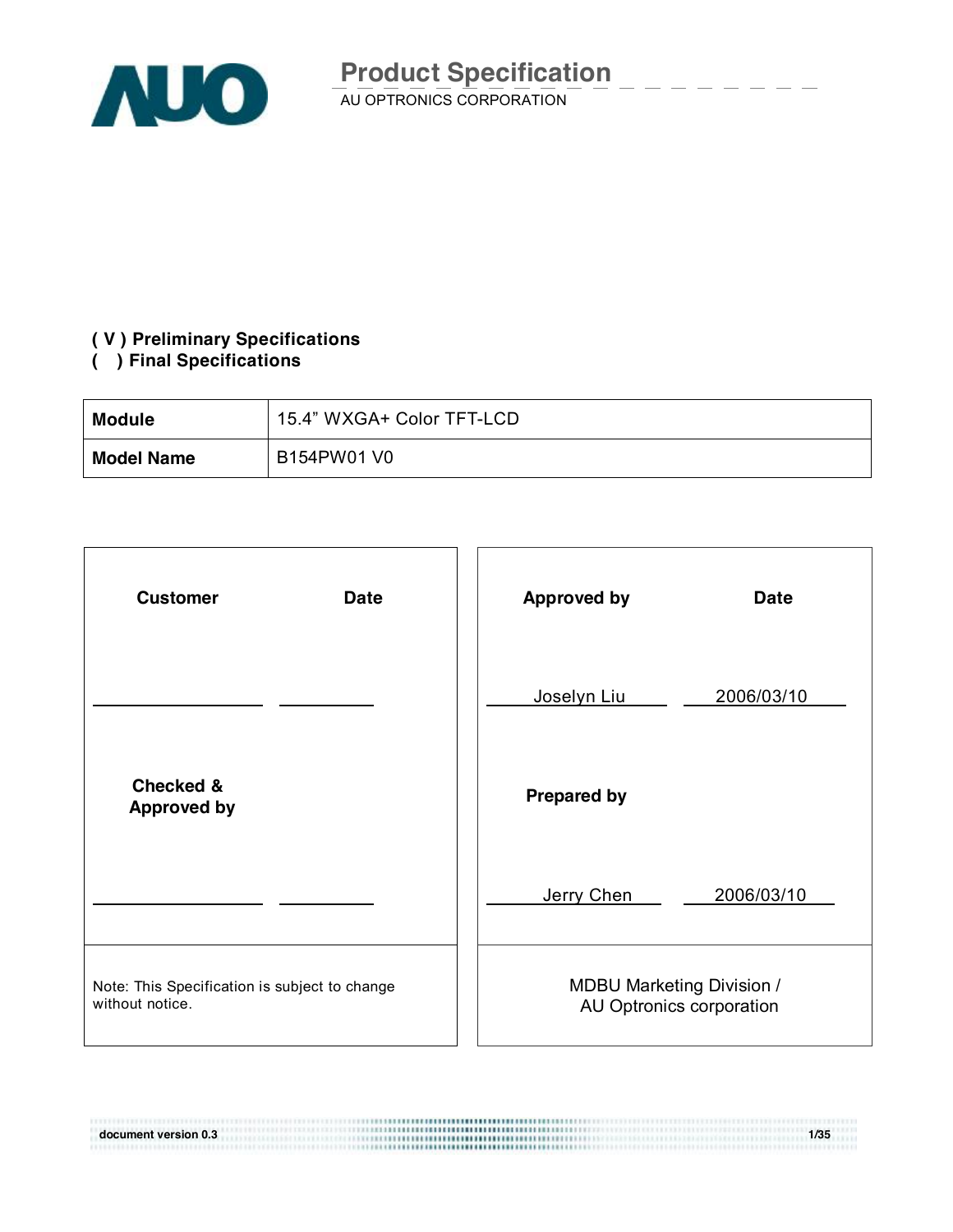

# **Product Specification**<br>AU OPTRONICS CORPORATION

# **Contents**

 $\begin{array}{l} \textbf{document version 0.3} \end{array} \hspace{1.5cm} \begin{array}{l} \textbf{2/35} \\ \textbf{3/35} \\ \textbf{4/35} \\ \textbf{5/35} \\ \textbf{6/35} \\ \textbf{7/35} \\ \textbf{8/35} \\ \textbf{9/35} \\ \textbf{10/35} \\ \textbf{11/35} \\ \textbf{12/35} \\ \textbf{13/35} \\ \textbf{14/35} \\ \textbf{15/35} \\ \textbf{16/35} \\ \textbf{18/35} \\ \textbf{19/35} \\ \text$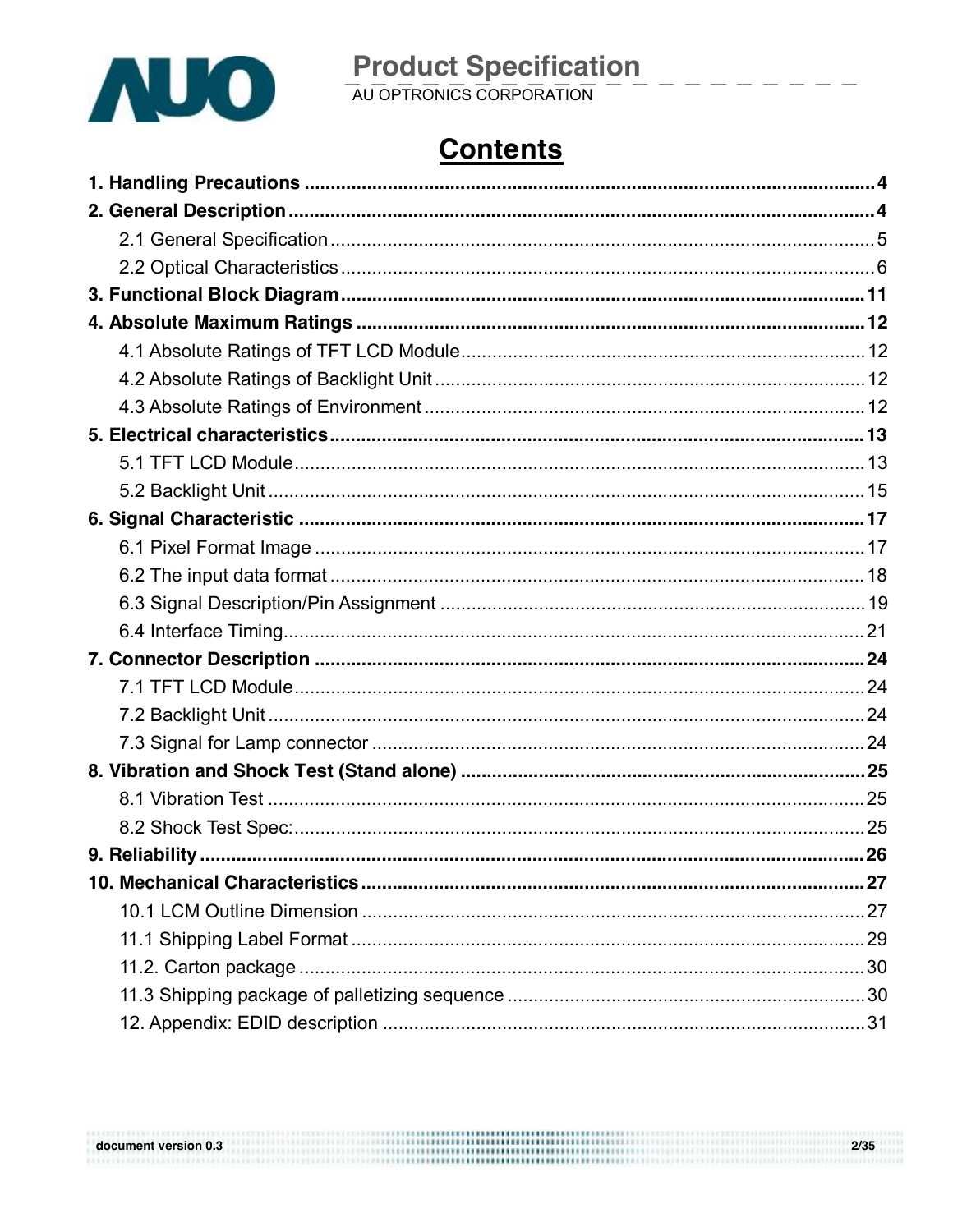

# **Record of Revision**

| Version and Date   Page |     | Old description<br><b>New Description</b> |                      | <b>Remark</b> l |
|-------------------------|-----|-------------------------------------------|----------------------|-----------------|
| 0.12005/12/01           | All | <b>First Edition for Customer</b>         |                      |                 |
| 0.2 2006/02/06          | l31 |                                           | Add EDID description |                 |
| 0.3 2006/03/10          | 29  | IHW: 1A                                   | IHW:0A               |                 |

| document version 0.3 | 3/35 |
|----------------------|------|
|                      |      |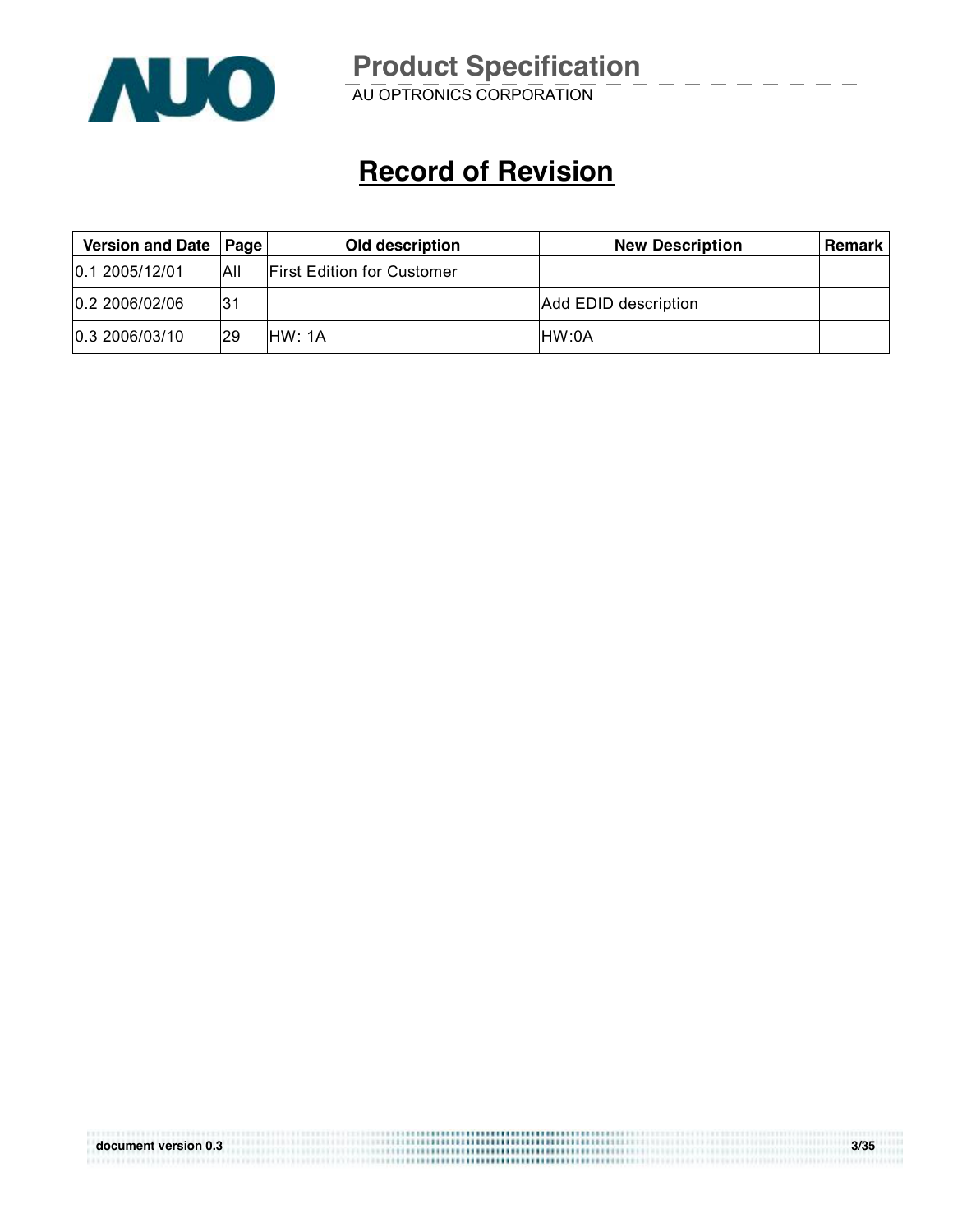

### **1. Handling Precautions**

- 1) Since front polarizer is easily damaged, pay attention not to scratch it.
- 2) Be sure to turn off power supply when inserting or disconnecting from input connector.
- 3) Wipe off water drop immediately. Long contact with water may cause discoloration or spots.
- 4) When the panel surface is soiled, wipe it with absorbent cotton or other soft cloth.
- 5) Since the panel is made of glass, it may break or crack if dropped or bumped on hard surface.
- 6) Since CMOS LSI is used in this module, take care of static electricity and insure human earth when handling.
- 7) Do not open nor modify the Module Assembly.
- 8) Do not press the reflector sheet at the back of the module to any directions.
- 9) In case if a Module has to be put back into the packing container slot after once it was taken out from the container, do not press the center of the CCFL Reflector edge. Instead, press at the far ends of the CFL Reflector edge softly. Otherwise the TFT Module may be damaged.
- 10)At the insertion or removal of the Signal Interface Connector, be sure not to rotate nor tilt the Interface Connector of the TFT Module.
- 11) After installation of the TFT Module into an enclosure (Notebook PC Bezel, for example), do not twist nor bend the TFT Module even momentary. At designing the enclosure, it should be taken into consideration that no bending/twisting forces are applied to the TFT Module from outside. Otherwise the TFT Module may be damaged.
- 12) Cold cathode fluorescent lamp in LCD contains a small amount of mercury. Please follow local ordinances or regulations for disposal.
- 13)Small amount of materials having no flammability grade is used in the LCD module. The LCD module should be supplied by power complied with requirements of Limited Power Source(, IEC60950 or UL1950), or be applied exemption.
- 14) The LCD module is designed so that the CCFL in it is supplied by Limited Current Circuit(IEC60950 or UL1950). Do not connect the CCFL in Hazardous Voltage Circuit.

### **2. General Description**

B154PW01 V1 is a Color Active Matrix Liquid Crystal Display composed of a TFT LCD panel, a driver circuit, and backlight system. The screen format is intended to support the WXGA+

**document version 0.3 4/35**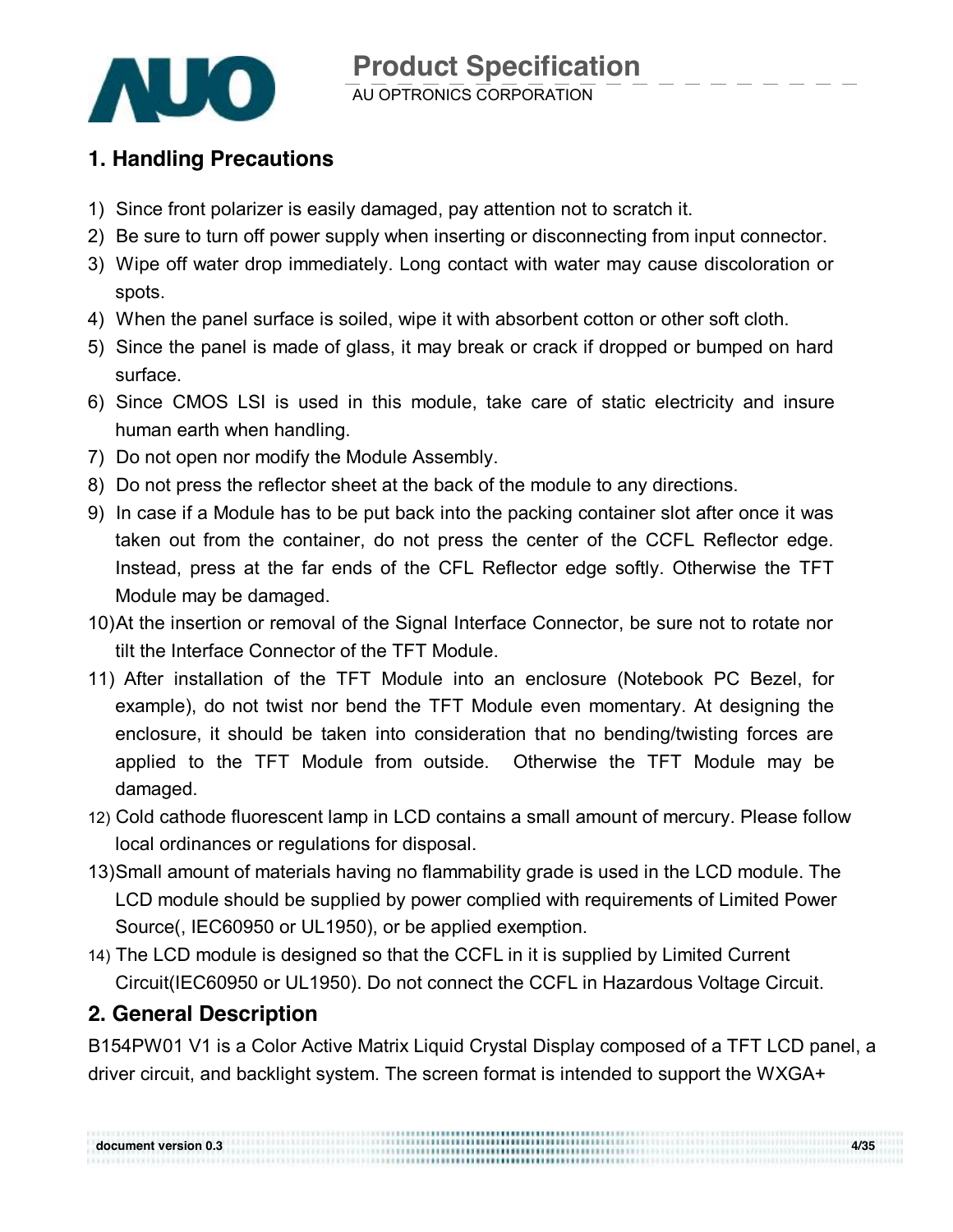

(1440(H) x 900(V)) screen and 262k colors (RGB 6-bits data driver). All input signals are LVDS interface compatible. Inverter of backlight is not included.

B154PW01 V1 is designed for a display unit of notebook style personal computer and industrial machine.

### **2.1 General Specification**

The following items are characteristics summary on the table at 25 ℃ condition:

| <b>Items</b>                               | <b>Unit</b>                    | <b>Specifications</b>                    |
|--------------------------------------------|--------------------------------|------------------------------------------|
| <b>Screen Diagonal</b>                     | [mm]                           | 391 (15.4W")                             |
| <b>Active Area</b>                         | [mm]                           | 331.2 X 207.0                            |
| Pixels H x V                               |                                | 1440x3(RGB) x 900                        |
| <b>Pixel Pitch</b>                         | [mm]                           | 0.23025X0.23025                          |
| <b>Pixel Arrangement</b>                   |                                | R.G.B. Vertical Stripe                   |
| Display Mode                               |                                | Normally White                           |
| White Luminance (IccrL=6.0mA)              | $\lceil cd/m^2 \rceil$         | 300 typ. (5 points average)              |
| Note: IccFL is lamp current                |                                | 275 min. (5 points average)<br>(Note1)   |
| <b>Luminance Uniformity</b>                |                                | 1.25 max. $(5 \text{ points})$           |
| <b>Contrast Ratio</b>                      |                                | 400 typ                                  |
| <b>Optical Rise Time/Fall Time</b>         | [msec]                         | 4/12 typ.                                |
| Nominal Input Voltage VDD                  | [Volt]                         | $+3.3$ typ.                              |
| <b>Power Consumption</b>                   | [Watt]                         | 6.0 max.(without inverter)               |
| Weight                                     | [Grams]                        | 535 max.                                 |
| <b>Physical Size</b>                       | [mm]                           | 344.0 typ. x 222.0 typ. x 6.1 max.       |
| <b>Electrical Interface</b>                |                                | 2 channel LVDS                           |
| <b>Surface Treatment</b>                   |                                | Glare, Hardness 3H, Reflectance 1.5%     |
| <b>Support Color</b>                       |                                | 262K colors (RGB 6-bit)                  |
| <b>Temperature Range</b>                   |                                |                                          |
| Operating                                  | $\lceil^{\circ}C\rceil$        | 0 to $+50$                               |
| Storage (Non-Operating)<br>RoHS Compliance | $\mathsf{I}^{\circ}\mathsf{C}$ | $-20$ to $+60$<br><b>RoHS Compliance</b> |
|                                            |                                |                                          |

**document version 0.3 5/35**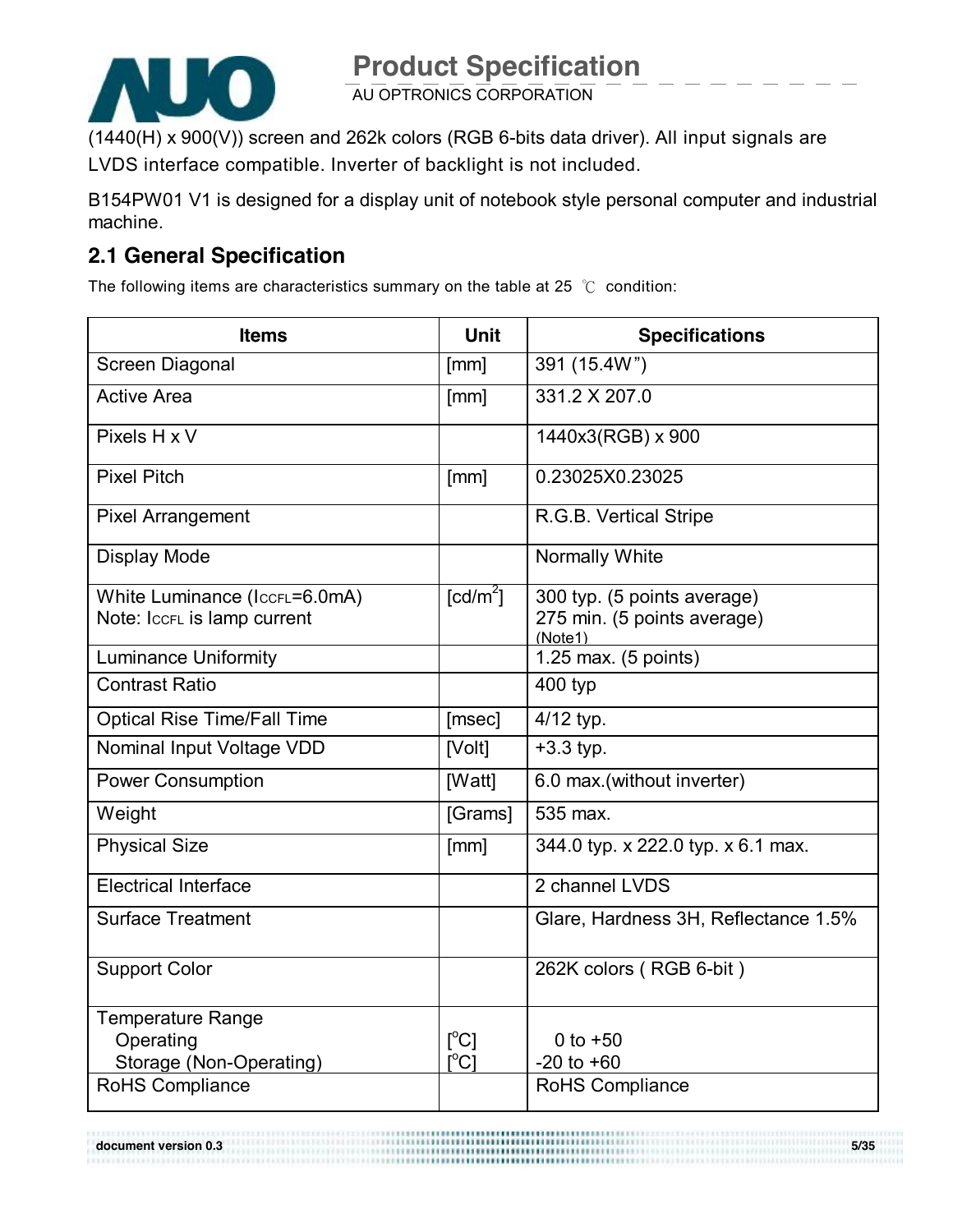

AU OPTRONICS CORPORATION

#### **2.2 Optical Characteristics**

The optical characteristics are measured under stable conditions at 25℃ (Room Temperature):

| Item                                  | <b>Unit</b>            | <b>Conditions</b>                            | Min.  | Typ.  | Max.  | <b>Note</b>    |
|---------------------------------------|------------------------|----------------------------------------------|-------|-------|-------|----------------|
| <b>White Luminance</b><br>IccFL=6.0mA | $\lceil cd/m^2 \rceil$ | 5 points average                             | 275   | 300   |       | 1, 4, 5.       |
| <b>Viewing Angle</b>                  | [degree]               | Horizontal<br>(Right)<br>$CR = 10$<br>(Left) | 60    | 70    |       | 9              |
|                                       | [degree]               |                                              | 60    | 70    |       |                |
|                                       | [degree]<br>[degree]   | Vertical<br>(Upper)<br>$CR = 10$<br>(Lower)  | 50    | 60    |       |                |
|                                       |                        |                                              | 50    | 60    |       |                |
| <b>Luminance Uniformity</b>           |                        | 5 Points                                     |       |       | 1.25  | 1              |
| <b>Luminance Uniformity</b>           |                        | 13 Points                                    |       |       | 1.50  | 2              |
| <b>CR: Contrast Ratio</b>             |                        |                                              | 300   | 400   |       | 6              |
| Cross talk                            | $\%$                   |                                              |       |       | 4     | $\overline{7}$ |
| <b>Response Time</b>                  | [msec]                 | <b>Rising</b>                                |       | 4     | 8     | 8              |
|                                       | [msec]                 | Falling                                      |       | 12    | 17    |                |
|                                       | [msec]                 | Rising + Falling                             |       | 16    | 25    |                |
| Color / Chromaticity                  |                        | Red x                                        | 0.560 | 0.590 | 0.620 | 2,8            |
| Coordinates<br>(CIE 1931)             |                        | Red y                                        | 0.315 | 0.345 | 0.375 |                |
|                                       |                        | Green x                                      | 0.285 | 0.315 | 0.345 |                |
|                                       |                        | Green y                                      | 0.520 | 0.555 | 0.580 |                |
|                                       |                        | Blue x                                       | 0.125 | 0.155 | 0.185 |                |
|                                       |                        | Blue y                                       | 0.115 | 0.145 | 0.175 |                |
|                                       |                        | White x                                      | 0.290 | 0.313 | 0.343 |                |
|                                       |                        | White y                                      | 0.299 | 0.329 | 0.350 |                |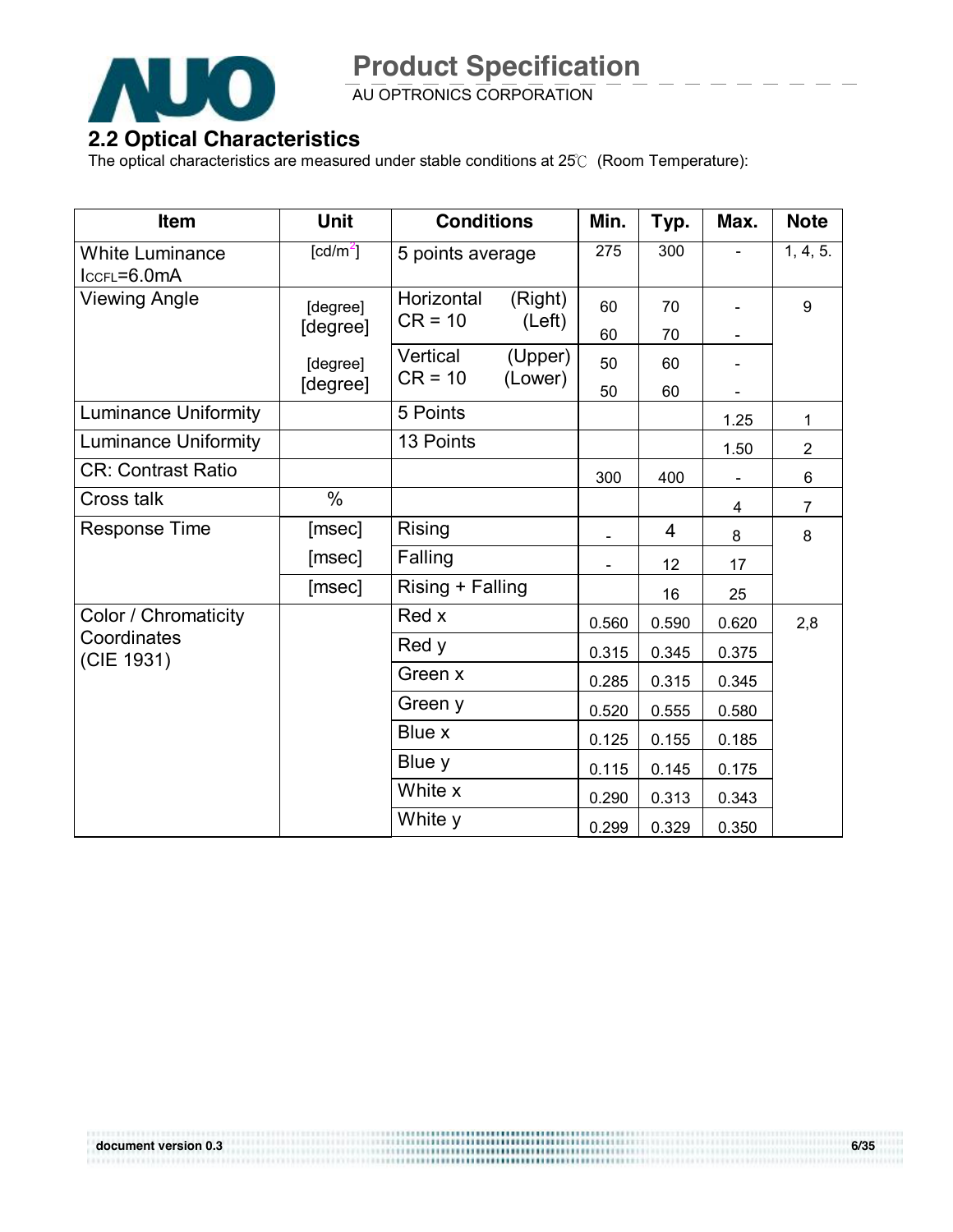

### AU OPTRONICS CORPORATION **Product Specification**

Note 1: 5 points position (Display area : 331.2mm x 207.0mm)



Note 2: 13 points position



Note 3: The luminance uniformity of 5 and 13 points is defined by dividing the maximum luminance values by the minimum test point luminance

$$
\delta_{\text{W5}} = \frac{\text{Maximum brightness of five points}}{\text{Minimum brightness of five points}}
$$
\n
$$
\delta_{\text{W13}} = \frac{\text{Maximum brightness of thirteen points}}{\text{Minimum brightness of thirteen points}}
$$

Note 4: Measurement method

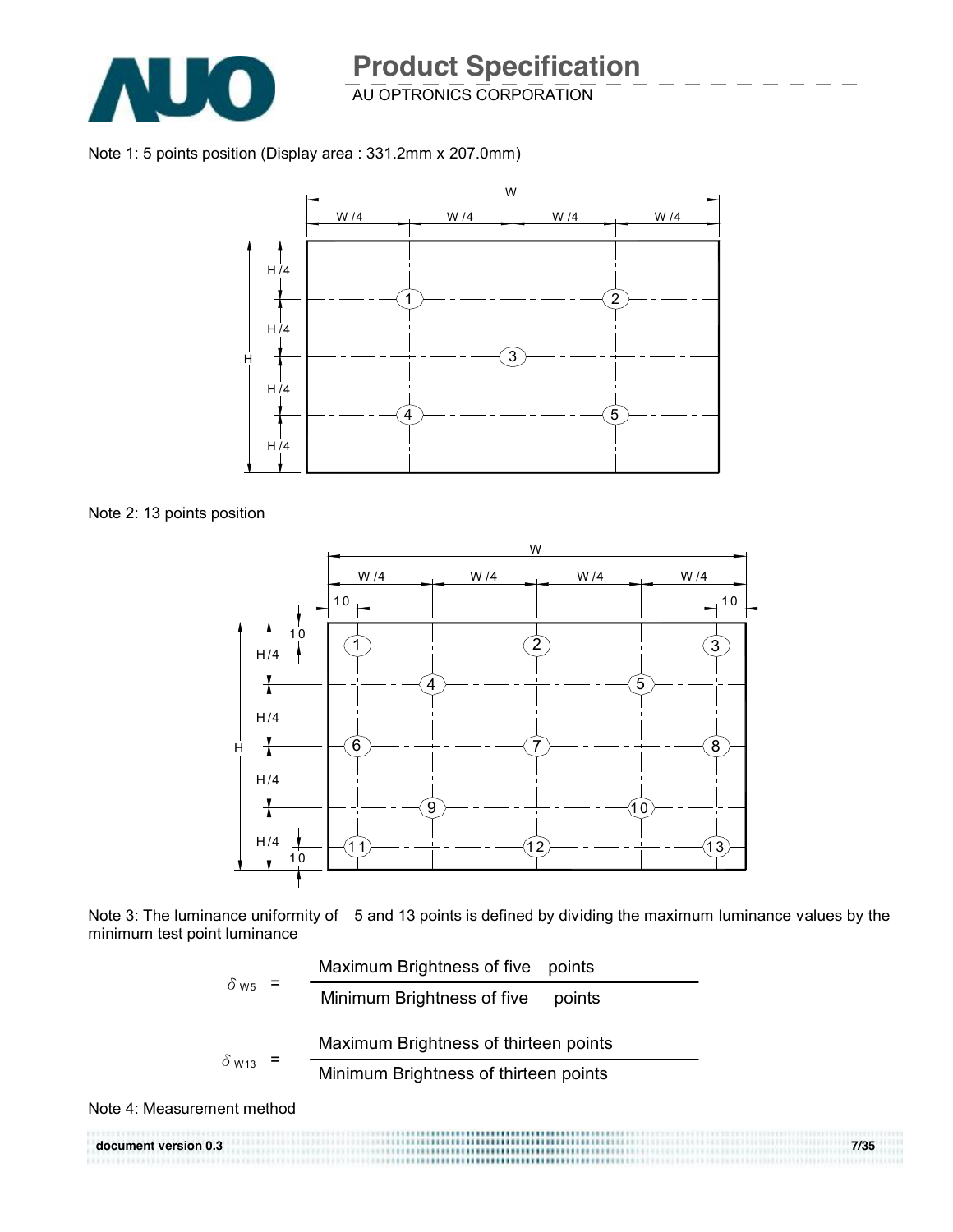

AU OPTRONICS CORPORATION

The LCD module should be stabilized at given temperature for 30 minutes to avoid abrupt temperature change during measuring. In order to stabilize the luminance, the measurement should be executed after lighting Backlight for 30 minutes in a stable, windless and dark room.



Note  $5:$  Definition of Average Luminance of White  $(Y_L)$ :

Measure the luminance of gray level 63 at 5 points,  $Y_L = [L (1) + L (2) + L (3) + L (4) + L (5)] / 5$ 

L (x) is corresponding to the luminance of the point X at Figure in Note (1).

Note 6: Definition of contrast ratio:

Contrast ratio is calculated with the following formula.

Contrast ratio (CR)= Brightness on the "White" state Brightness on the "Black" state

Note 7: Definition of Cross Talk (CT)

 $CT = |Y_B - Y_A| / Y_A \times 100$  (%)

**Where** 

YA = Luminance of measured location without gray level 0 pattern (cd/m2)

| document version 0.3 | 8/35 |
|----------------------|------|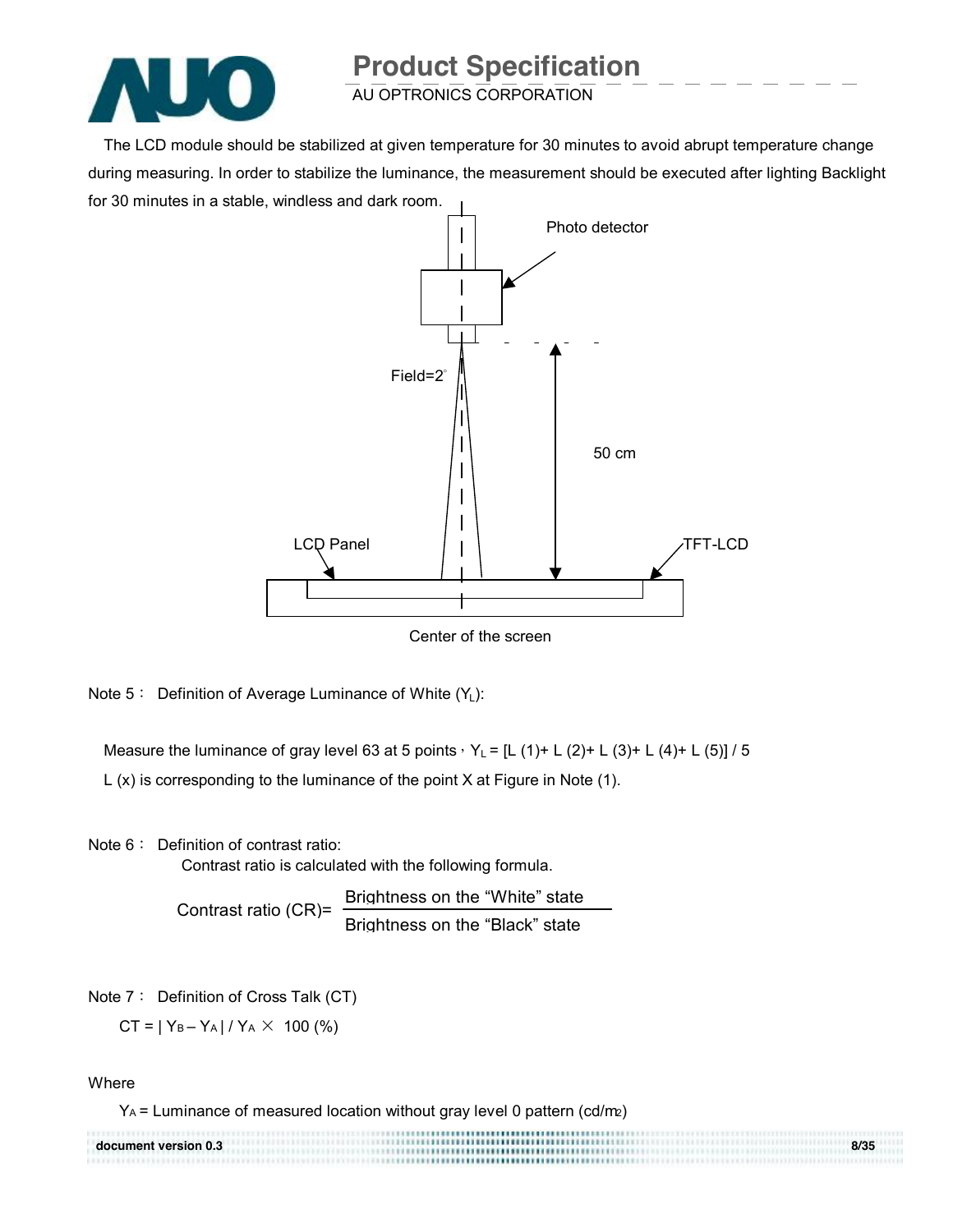

AU OPTRONICS CORPORATION

 $Y_B$  = Luminance of measured location with gray level 0 pattern (cd/m2)



Note 8: Definition of response time:

The output signals of BM-7 or equivalent are measured when the input signals are changed from "Black" to "White" (falling time) and from "White" to "Black" (rising time), respectively. The response time interval between the 10% and 90% of amplitudes. Refer to figure as below.

**document version 0.3 9/35** 

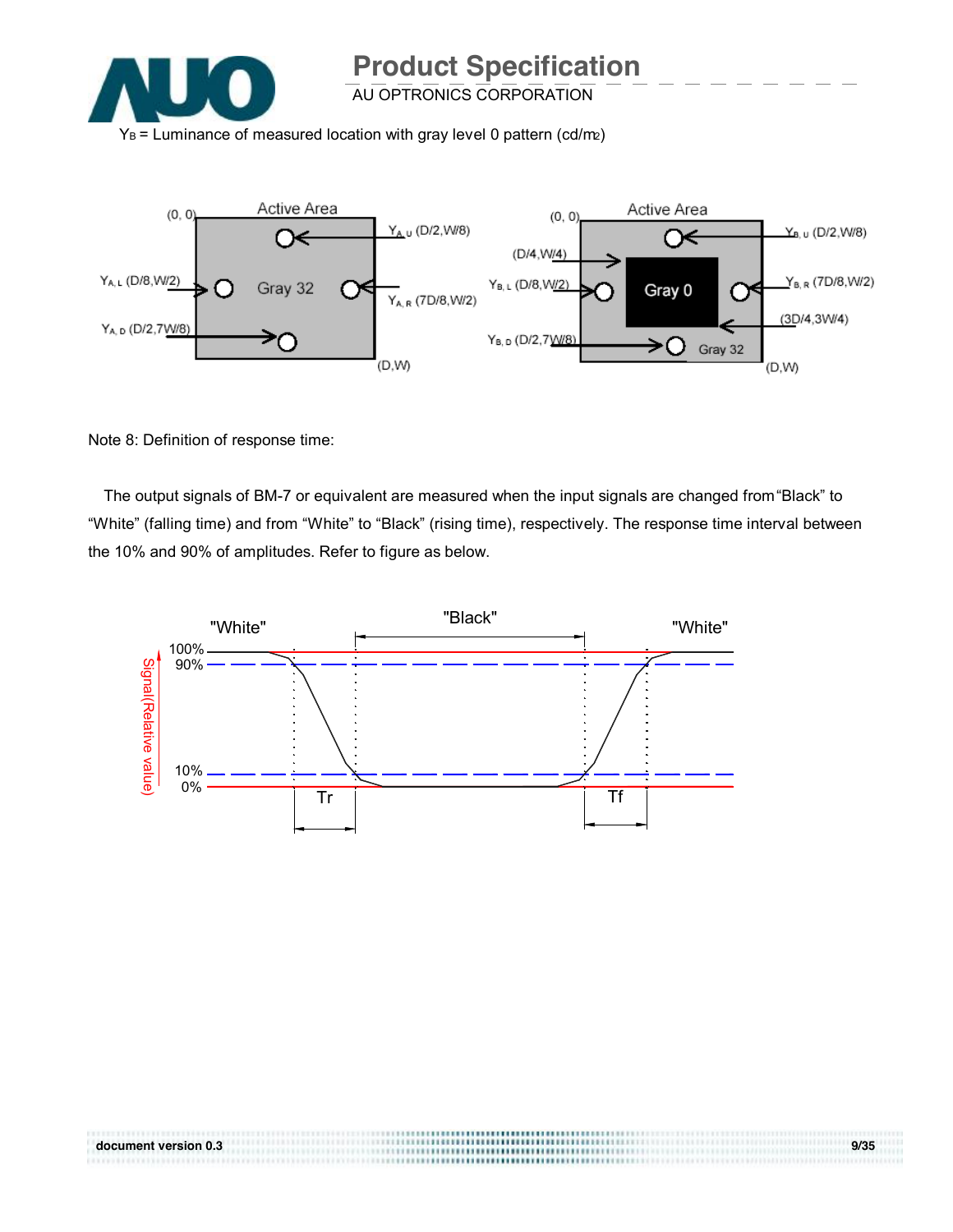![](_page_9_Picture_0.jpeg)

Note 9. Definition of viewing angle

Viewing angle is the measurement of contrast ratio  $\geq$  10, at the screen center, over a 180° horizontal and 180° vertical range (off-normal viewing angles). The 180° viewing angle range is broken down as follows; 90° ( $\theta$ ) horizontal left and right and 90° (Φ) vertical, high (up) and low (down). The measurement direction is typically perpendicular to the display surface with the screen rotated about its center to develop the desired measurement viewing angle.

![](_page_9_Figure_4.jpeg)

**document version 0.3 10/35**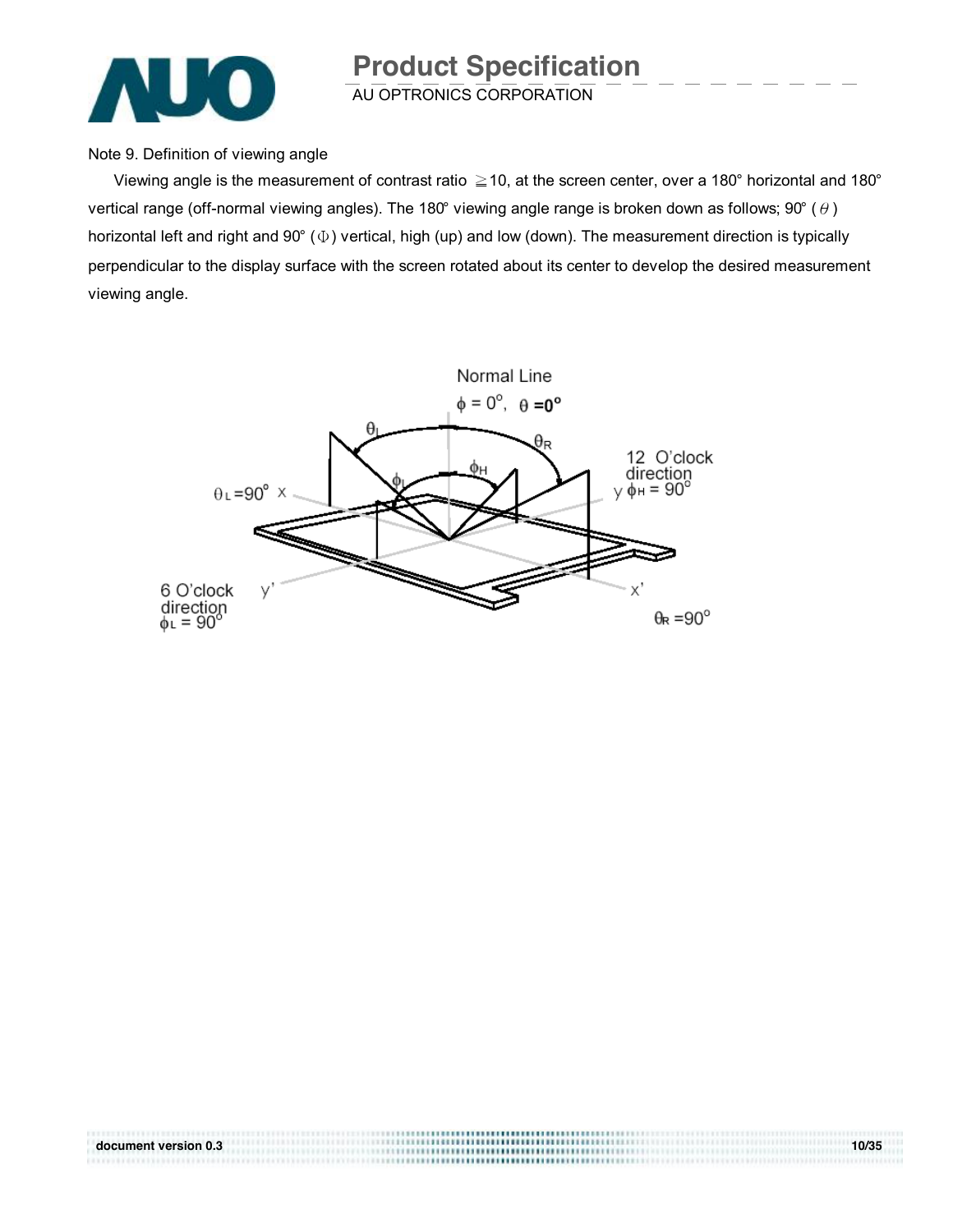![](_page_10_Picture_0.jpeg)

### **3. Functional Block Diagram**

The following diagram shows the functional block of the 15.4WXGA+ TFT/LCD Module:

![](_page_10_Figure_5.jpeg)

| document version 0.3 | <b></b><br>*********************************** | 11/35 |
|----------------------|------------------------------------------------|-------|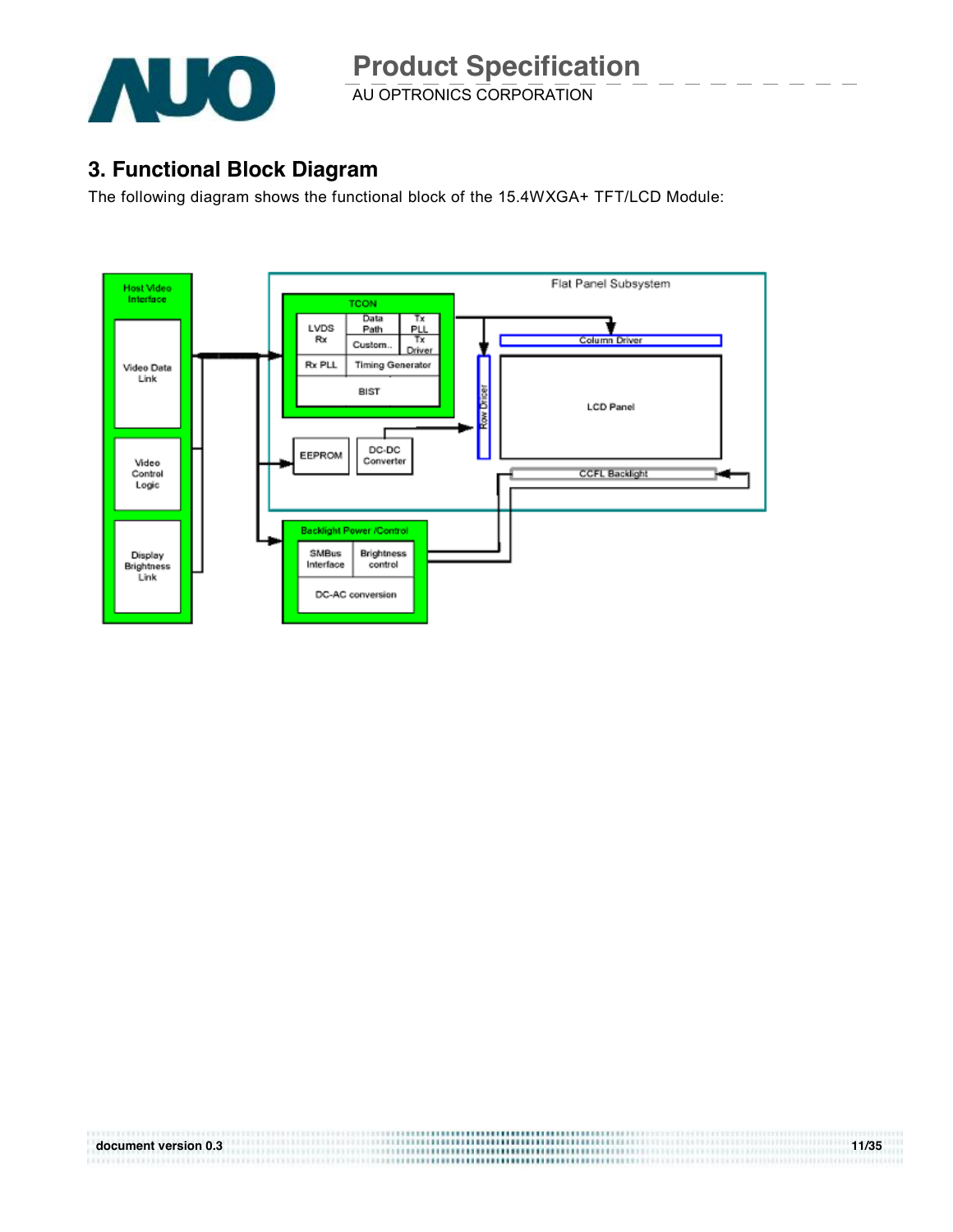![](_page_11_Picture_0.jpeg)

AU OPTRONICS CORPORATION

### **4. Absolute Maximum Ratings**

Absolute maximum ratings of the module is as following:

#### **4.1 Absolute Ratings of TFT LCD Module**

| ltem            | Svmbol | Min    | Max  | Unit   | Conditions |
|-----------------|--------|--------|------|--------|------------|
| Logic/LCD Drive | Vin    | $-0.3$ | +4.0 | [Volt] | Note       |

#### **4.2 Absolute Ratings of Backlight Unit**

| ltem            | <b>Symbol</b> | Min                      | Max | Unit     | <b>Conditions</b> |
|-----------------|---------------|--------------------------|-----|----------|-------------------|
| CCEI<br>∶urrent | CCEI<br>ι∪∪г  | $\overline{\phantom{0}}$ | 6.5 | [mA] rms | Note<br>ــ .      |

### **4.3 Absolute Ratings of Environment**

| <b>Item</b>                  | Symbol     | Min   | Max   | Unit                                    | <b>Conditions</b> |
|------------------------------|------------|-------|-------|-----------------------------------------|-------------------|
| <b>Operating Temperature</b> | TOP        |       | $+50$ | $\mathsf{I}^\circ\mathsf{C} \mathsf{I}$ | Note 3            |
| <b>Operation Humidity</b>    | <b>HOP</b> | $- -$ | 95    | [%RH]                                   | Note 3            |
| Storage Temperature          | TST        | -20   | $+60$ | [°C]                                    | Note 3            |
| <b>Storage Humidity</b>      | HST        | b     | 95    | [%RH]                                   | Note 3            |

Note 1: At Ta (25℃ )

Note 2: Permanent damage to the device may occur if exceed maximum values

Note 3: For quality performance, please refer to AUO IIS(Incoming Inspection Standard).

![](_page_11_Figure_14.jpeg)

**document version 0.3 12/35**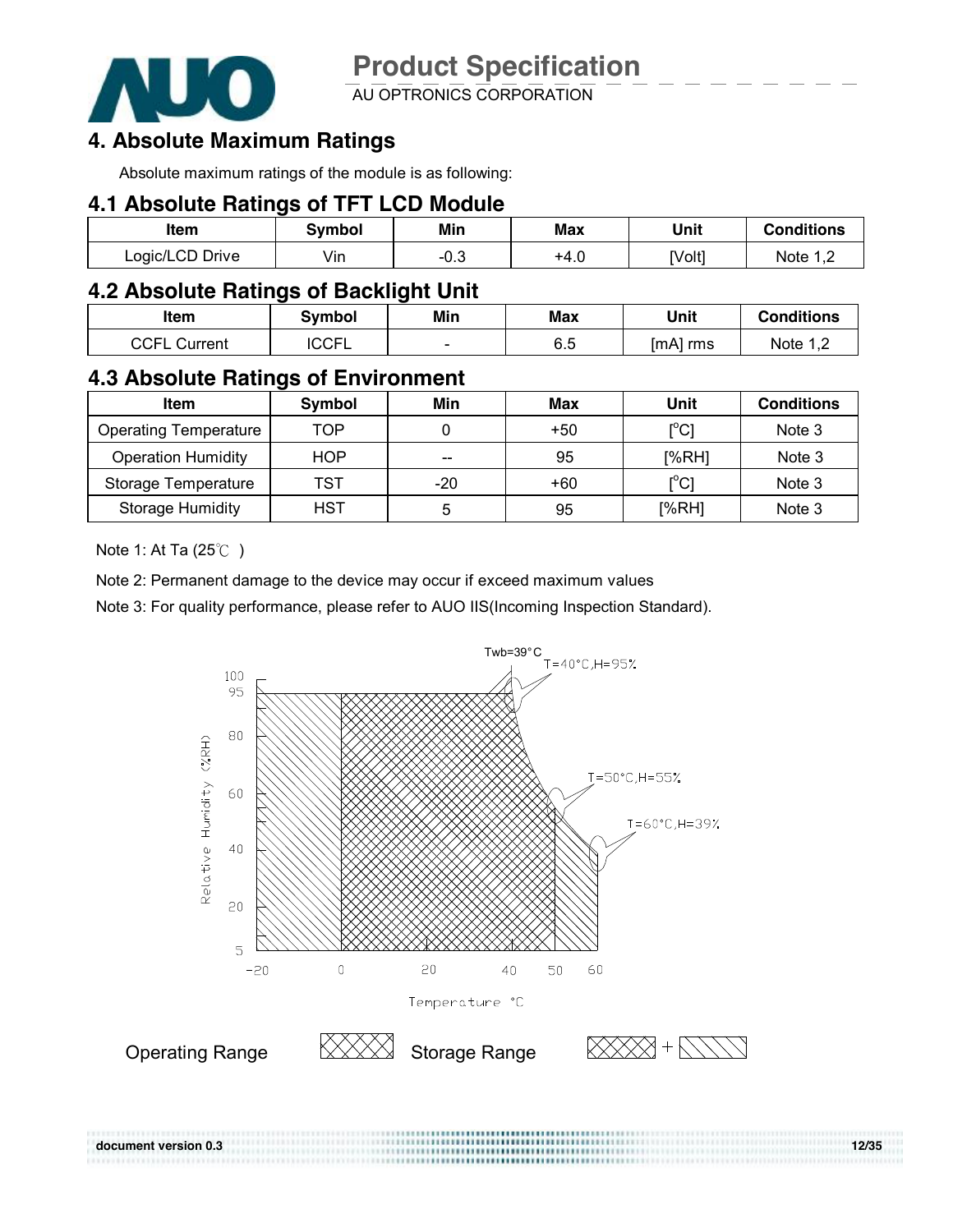![](_page_12_Picture_2.jpeg)

#### **5. Electrical characteristics**

### **5.1 TFT LCD Module**

#### **5.1.1 Power Specification**

Input power specifications are as follows;

| <b>Symble</b> | <b>Parameter</b>      | Min | <b>Typ</b> | <b>Max</b> | <b>Units</b> | <b>Note</b> |
|---------------|-----------------------|-----|------------|------------|--------------|-------------|
| <b>VDD</b>    | Logic/LCD Drive       | 3.0 | 3.3        | 3.6        | [Volt]       |             |
|               | Voltage               |     |            |            |              |             |
| <b>PDD</b>    | <b>VDD Power</b>      |     |            | 1.7        | [Watt]       | Note 1      |
| <b>IDD</b>    | <b>IDD Current</b>    |     | 400        | 500        | [MA]         | Note 1      |
| <b>IRush</b>  | <b>Inrush Current</b> |     |            | 2000       | [MA]         | Note 2      |
| <b>VDDrp</b>  | Allowable             |     |            | 100        | [mV]         |             |
|               | Logic/LCD Drive       |     |            |            | $p-p$        |             |
|               | <b>Ripple Voltage</b> |     |            |            |              |             |

Note 1: Maximum Measurement Condition: Black Patterm

Note 2: Measure Condition

............................

![](_page_12_Figure_10.jpeg)

![](_page_12_Figure_11.jpeg)

![](_page_12_Figure_12.jpeg)

**document version 0.3 13/35**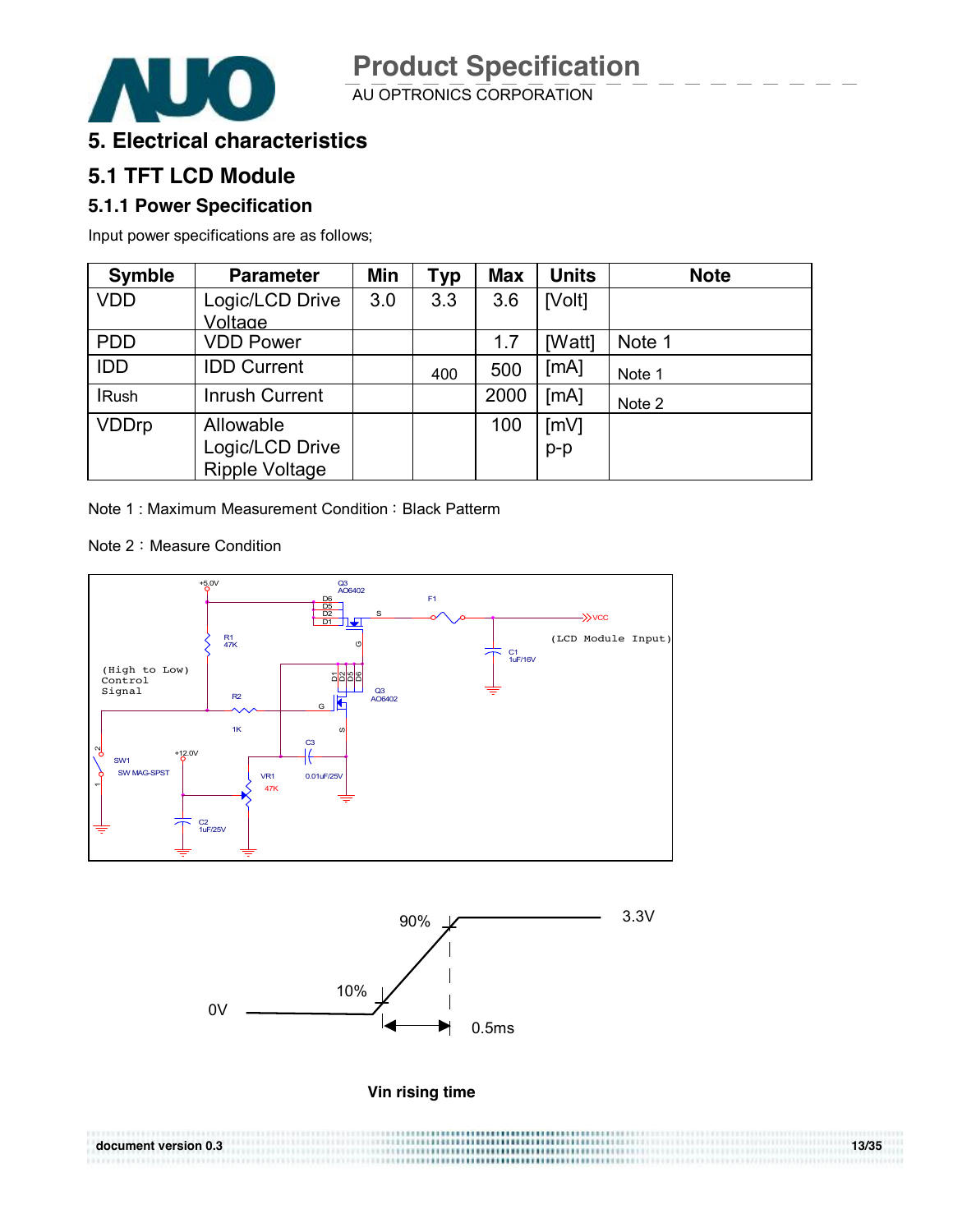![](_page_13_Picture_0.jpeg)

#### **5.1.2 Signal Electrical Characteristics**

Input signals shall be low or High-impedance state when VDD is off. It is recommended to refer the specifications of THC63LVDF84A(Thine Electronics Inc.) in detail.

Signal electrical characteristics are as follows;

| <b>Parameter</b> | <b>Condition</b>                                 | Min    | Max   | Unit               |
|------------------|--------------------------------------------------|--------|-------|--------------------|
| Vth              | Differential Input High<br>Threshold (Vcm=+1.2V) |        | 100   | [mV]               |
| Vtl              | Differential Input Low<br>Threshold (Vcm=+1.2V)  | $-100$ |       | $\lceil mV \rceil$ |
| Vcm              | Differential Input<br><b>Common Mode Voltage</b> | 1.125  | 1.375 | [V]                |

#### Note: LVDS Signal Waveform

![](_page_13_Figure_7.jpeg)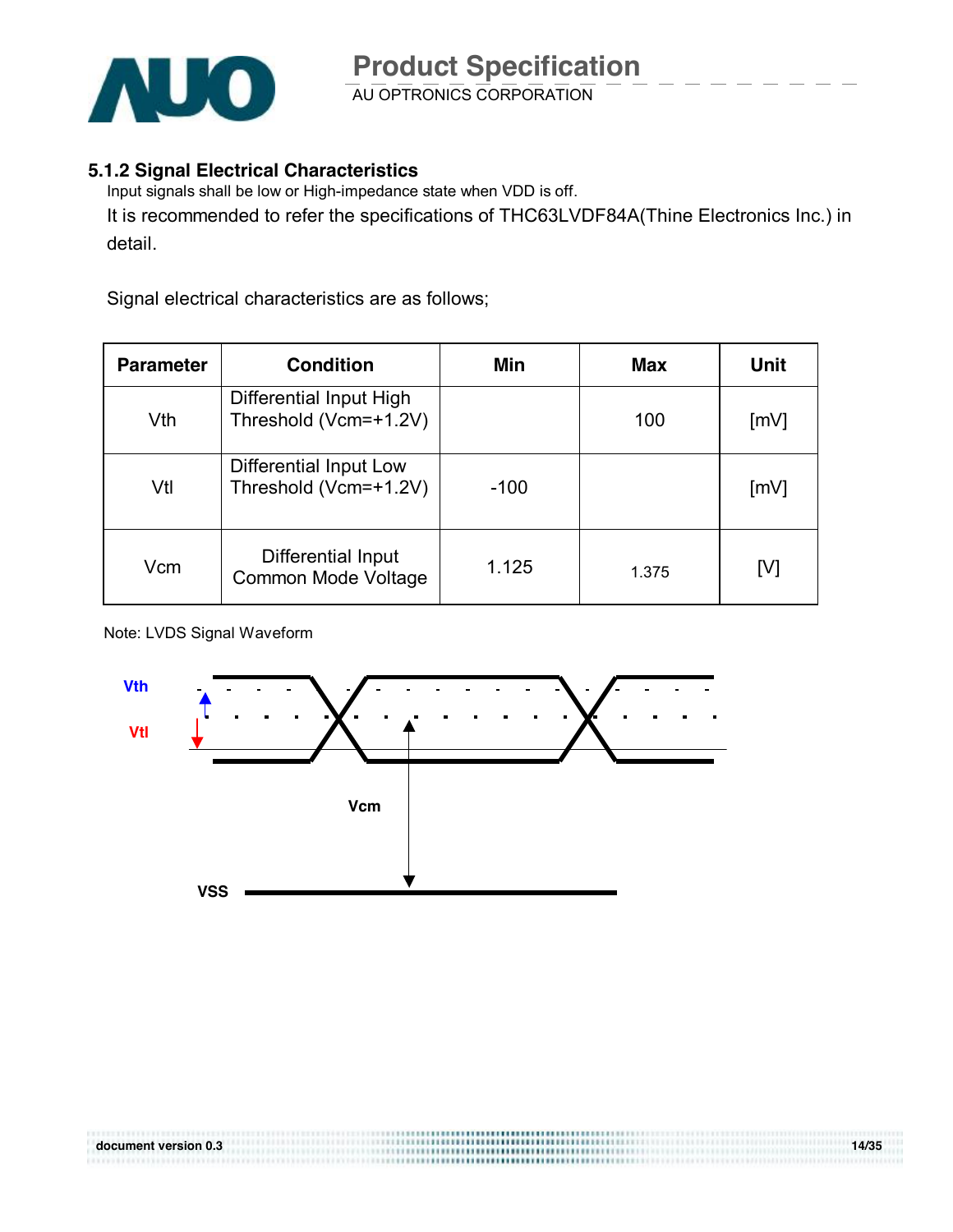![](_page_14_Picture_0.jpeg)

### **5.2 Backlight Unit**

Parameter guideline for CCFL Inverter

| <b>Parameter</b>                                 | Min  | <b>Typ</b> | <b>Max</b> | <b>Units</b>           | <b>Condition</b>                 |
|--------------------------------------------------|------|------------|------------|------------------------|----------------------------------|
| <b>White Luminance</b><br>5 points average       | 275  | 300        |            | $\lceil cd/m^2 \rceil$ | <u>(Ta=25℃)</u>                  |
| <b>CCFL current(IccFL)</b>                       | 2.0  | 6.0        | 7.0        | $[mA]$ rms             | $(Ta=25^{\circ}C)$<br>Note 2     |
| <b>CCFL Frequency (FccFL)</b>                    | 45   | 52         | 65         | [KHz]                  | $(Ta=25^{\circ}C)$<br>Note $3,4$ |
| <b>CCFL Ignition Voltage(Vs)</b>                 | 1340 |            |            | [Volt] rms             | $(Ta=0^{\circ}C)$<br>Note 5      |
| <b>CCFL Ignition Voltage(Vs)</b>                 | 1030 |            |            | [Volt] rms             | $(Ta=25^{\circ}C)$<br>Note 5     |
| <b>CCFL Voltage (Reference)</b><br>$(Vc$ CFL $)$ | 620  | 720        | 910        | [Volt] rms             | $(Ta=25^{\circ}C)$<br>Note 6     |
| <b>CCFL Power consumption</b><br>(PccFL)         |      | 4.30       | 4.70       | [Watt]                 | $(Ta=25^{\circ}C)$<br>Note 6     |

Note 1: Typ are AUO recommended Design Points.

\*1 All of characteristics listed are measured under the condition using the AUO Test inverter.

\*2 In case of using an inverter other than listed, it is recommended to check the inverter carefully.

Sometimes, interfering noise stripes appear on the screen, and substandard luminance or flicker at low power may happen.

\*3 In designing an inverter, it is suggested to check safety circuit very carefully. Impedance of CCFL, for instance, becomes more than 1 [M ohm] when CFL is damaged.

\*4 Generally, CCFL has some amount of delay time after applying kick-off voltage. It is recommended to keep on applying kick-off voltage for 1 [Sec] until discharge.

\*5 CCFL discharge frequency must be carefully chosen so as not to produce interfering noise stripes on the screen.

\*6 Reducing CCFL current increases CCFL discharge voltage and generally increases CCFL discharge frequency. So all the parameters of an inverter should be carefully designed so as not to produce too much leakage current from high-voltage output of the inverter.

Note 2: It should be employed the inverter which has "Duty Dimming", if ICCFL is less than 4mA.

Note 3: CCFL discharge frequency should be carefully determined to avoid interference between inverter and TFT LCD.

**document version 0.3 15/35**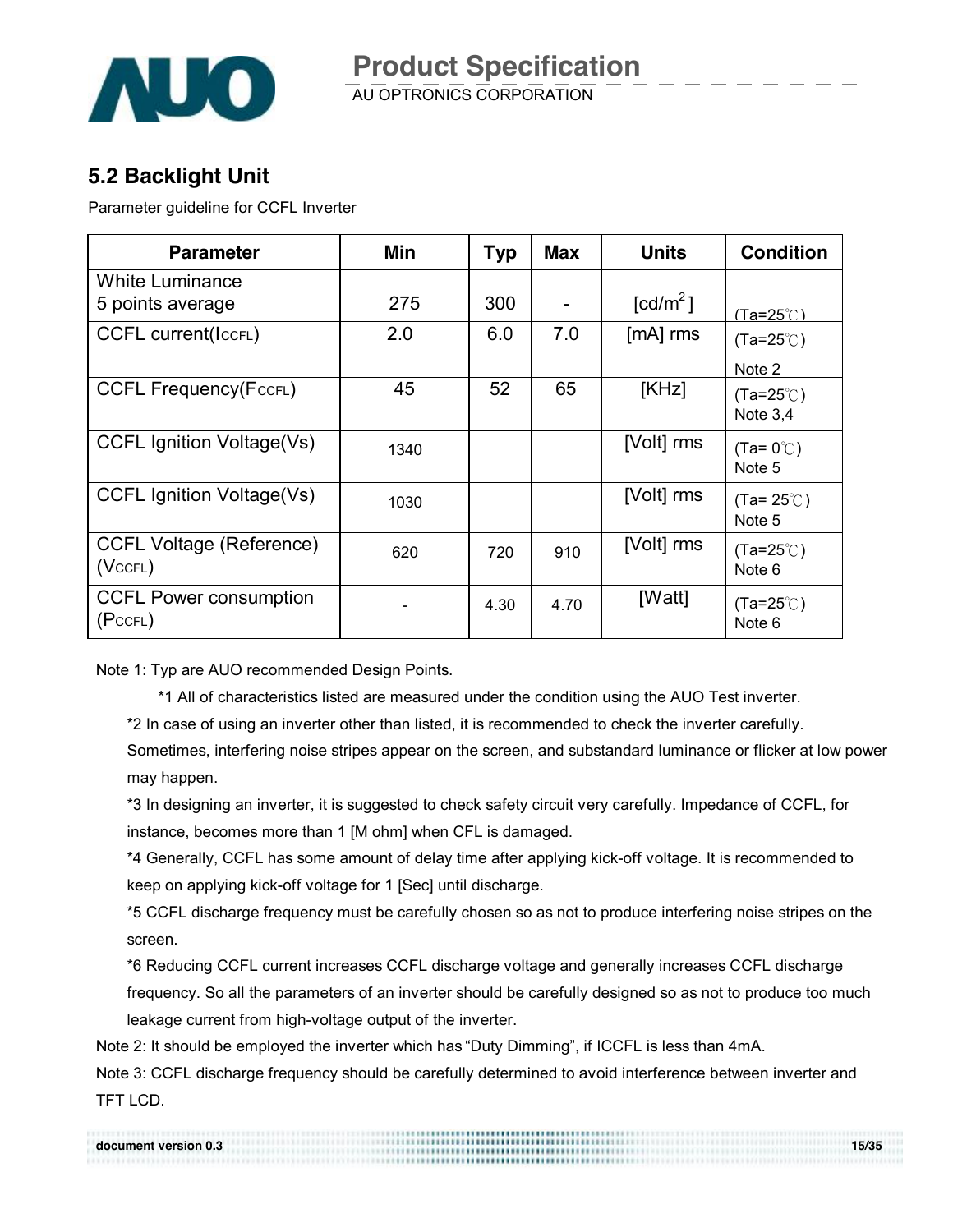![](_page_15_Picture_1.jpeg)

### AU OPTRONICS CORPORATION

Note 4: The frequency range will not affect to lamp life and reliability characteristics.

Note 5: CCFL inverter should be able to give out a power that has a generating capacity of over 1,340 voltage.

Lamp units need 1,300 voltage minimum for ignition.

Note 6: Calculator value for reference (ICCFL×VCCFL=PCCFL)

Note 7: Requirements for a system inverter design, which is intended to have a better display performance, a

**document version 0.3 16/35** 

better power efficiency and a more reliable lamp, are following.

It shall help increase the lamp lifetime and reduce leakage current.

- a. The asymmetry rate of the inverter waveform should be less than 10%.
- b. The distortion rate of the waveform should bewithin  $\sqrt{2}$  ±10%.

\* Inverter output waveform had better be more similar to ideal sine wave.

![](_page_15_Figure_13.jpeg)

![](_page_15_Figure_14.jpeg)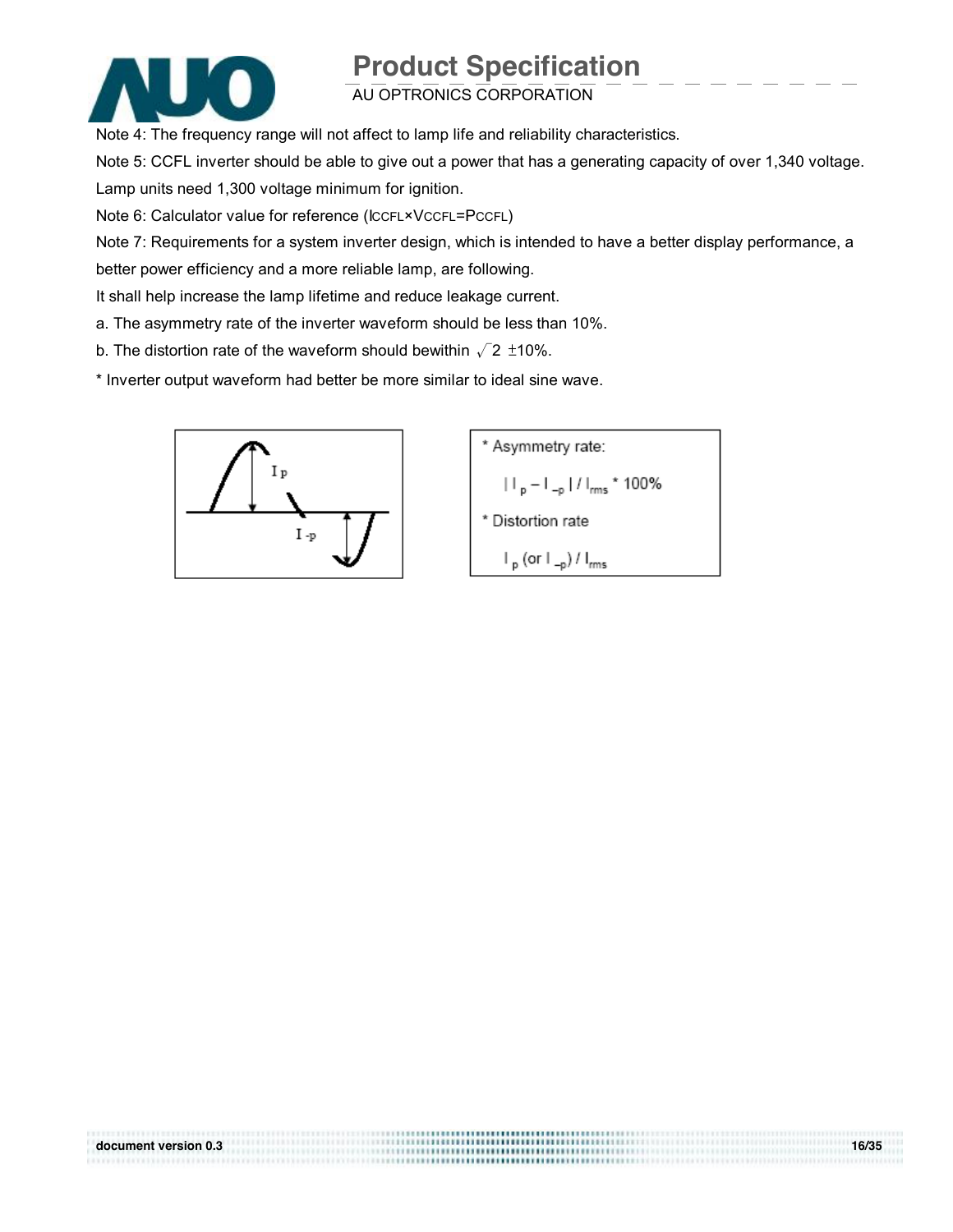![](_page_16_Picture_0.jpeg)

AU OPTRONICS CORPORATION

# **6. Signal Characteristic**

### **6.1 Pixel Format Image**

Following figure shows the relationship of the input signals and LCD pixel format.

![](_page_16_Figure_6.jpeg)

**document version 0.3 17/35**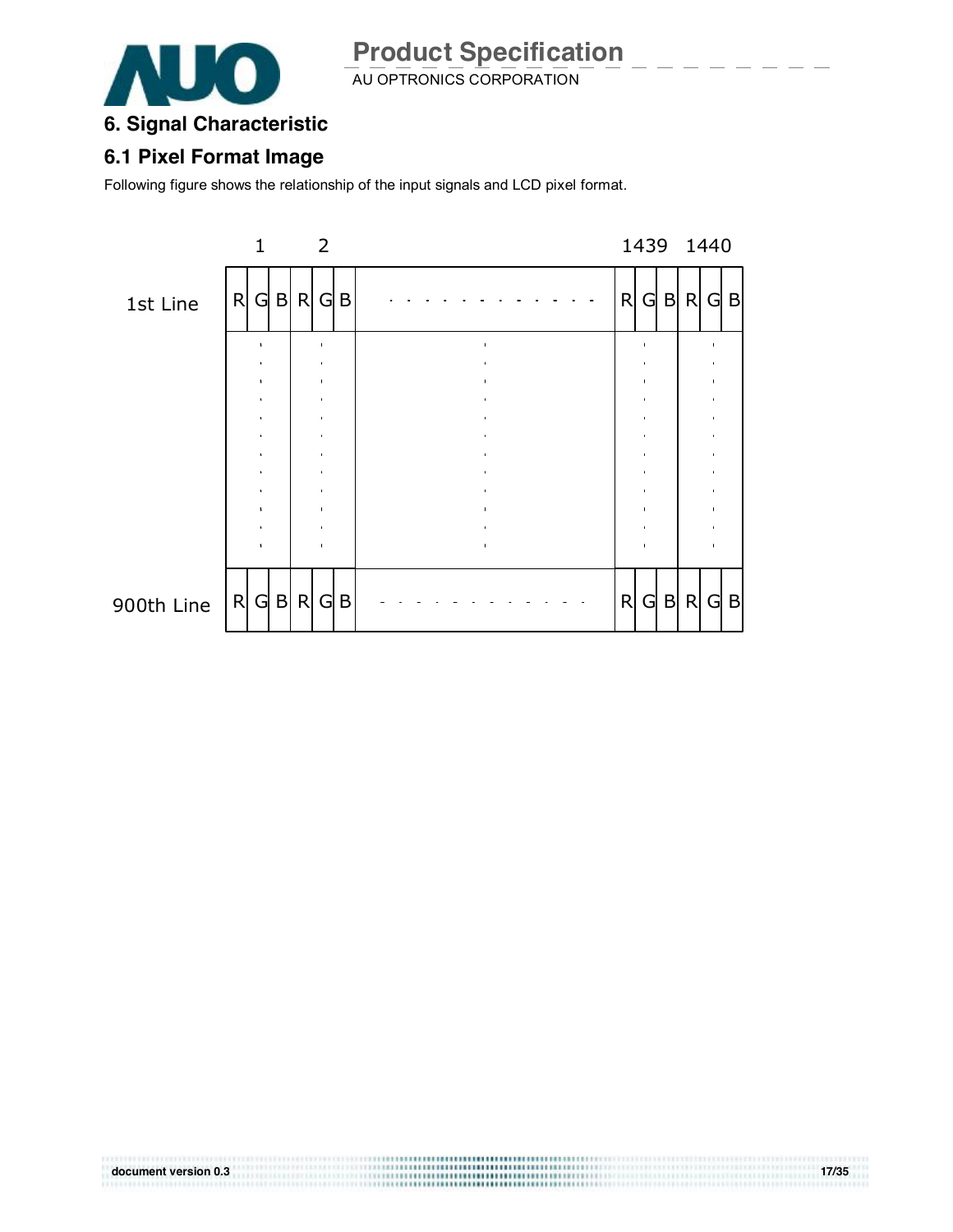![](_page_17_Picture_0.jpeg)

 $A$ U OPTRONICS CORPORATION

#### **6.2 The input data format**

![](_page_17_Figure_4.jpeg)

| <b>Signal Name</b>   | <b>Description</b>                                                |
|----------------------|-------------------------------------------------------------------|
| $V_{EDID}$           | +3.3V EDID Power                                                  |
| CLK <sub>EDID</sub>  | <b>EDID Clock Input</b>                                           |
| <b>DATAEDID</b>      | EDID Data Input                                                   |
| ORXINO-, ORXINO+     | Odd LVDS differential data input(ORed0-ORed5, OGreen0)            |
| ORXIN1-, ORXIN1+     | Odd LVDS differential data input (OGreen1-OGreen5, OBlue0-OBlue1) |
| ORXIN2-, ORXIN2+     | Odd LVDS differential data input(OBlue2-OBlue5, Hsync, Vsync, DE) |
| ORXCLKIN-, ORXCLKIN+ | Odd LVDS differential clock input                                 |
| ERXINO-, ERXINO+     | Even LVDS differential data input(ERed0-ERed5, EGreen0)           |
| ERXIN1-, ERXIN1+     | Even LVDS differential data input(EGreen1-EGreen5, EBlue0-EBlue1) |
| ERXIN2-, ERXIN2+     | Even LVDS differential data input (EBIue2-EBIue5)                 |
| ERXCLKIN-, ERXCLKIN+ | Even LVDS differential clock input                                |
| <b>VDD</b>           | +3.3V Power Supply                                                |
| <b>GND</b>           | Ground                                                            |

Note: Output signals from any system shall be low or High-impedance state when VDD is off.

**document version 0.3 18/35**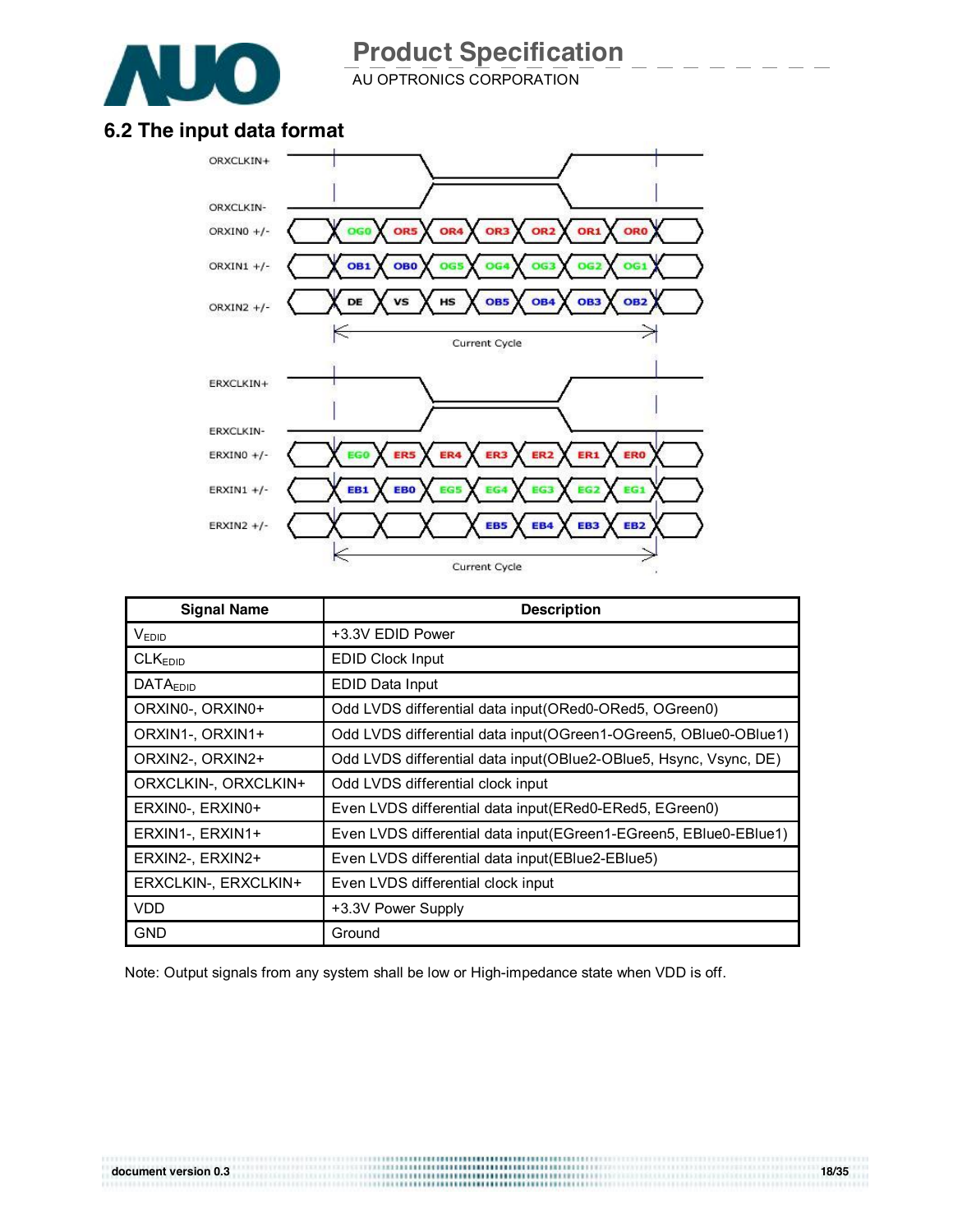![](_page_18_Picture_0.jpeg)

AU OPTRONICS CORPORATION

#### **6.3 Signal Description/Pin Assignment**

LVDS is a differential signal technology for LCD interface and high speed data transfer device.

| PIN#           | <b>SIGNAL NAME</b>  | <b>DESCRIPTION</b>             |
|----------------|---------------------|--------------------------------|
| 1              | <b>VSS</b>          | Power Ground                   |
| $\overline{2}$ | <b>VDD</b>          | + 3.3V Power Supply            |
| 3              | <b>VDD</b>          | + 3.3V Power Supply            |
| $\overline{4}$ | V <sub>EDID</sub>   | + 3.3V EDID Power              |
| 5              | <b>AGING</b>        | Aging Mode Power Supply        |
| 6              | CLK <sub>EDID</sub> | <b>EDID Clock Input</b>        |
| $\overline{7}$ | <b>DATAEDID</b>     | EDID Data Input                |
| 8              | Odd Rin0-           | -LVDS Differential Data Input  |
| 9              | Odd Rin0+           | +LVDS Differential Data Input  |
| 10             | <b>VSS</b>          | Power Ground                   |
| 11             | Odd Rin1-           | -LVDS Differential Data Input  |
| 12             | Odd Rin1+           | +LVDS Differential Data Input  |
| 13             | <b>VSS</b>          | Power Ground                   |
| 14             | Odd Rin2-           | -LVDS Differential Data Input  |
| 15             | Odd Rin2+           | +LVDS Differential Data Input  |
| 16             | <b>VSS</b>          | Power Ground                   |
| 17             | Odd ClkIN-          | -LVDS Differential Clock Input |
| 18             | Odd ClkIN+          | +LVDS Differential Clock Input |
| 19             | <b>VSS</b>          | Power Ground                   |
| 20             | Even Rin0-          | -LVDS Differential Data Input  |
| 21             | Even Rin0+          | +LVDS Differential Data Input  |
| 22             | <b>VSS</b>          | Power Ground                   |
| 23             | Even Rin1-          | -LVDS Differential Data Input  |
| 24             | Even Rin1+          | +LVDS Differential Data Input  |
| 25             | <b>VSS</b>          | Power Ground                   |
| 26             | Even Rin2-          | -LVDS Differential Data Input  |
| 27             | Even Rin2+          | +LVDS Differential Data Input  |
| 28             | <b>VSS</b>          | Power Ground                   |
| 29             | Even CIkIN-         | -LVDS Differential Clock Input |
| 30             | Even ClkIN+         | +LVDS Differential Clock Input |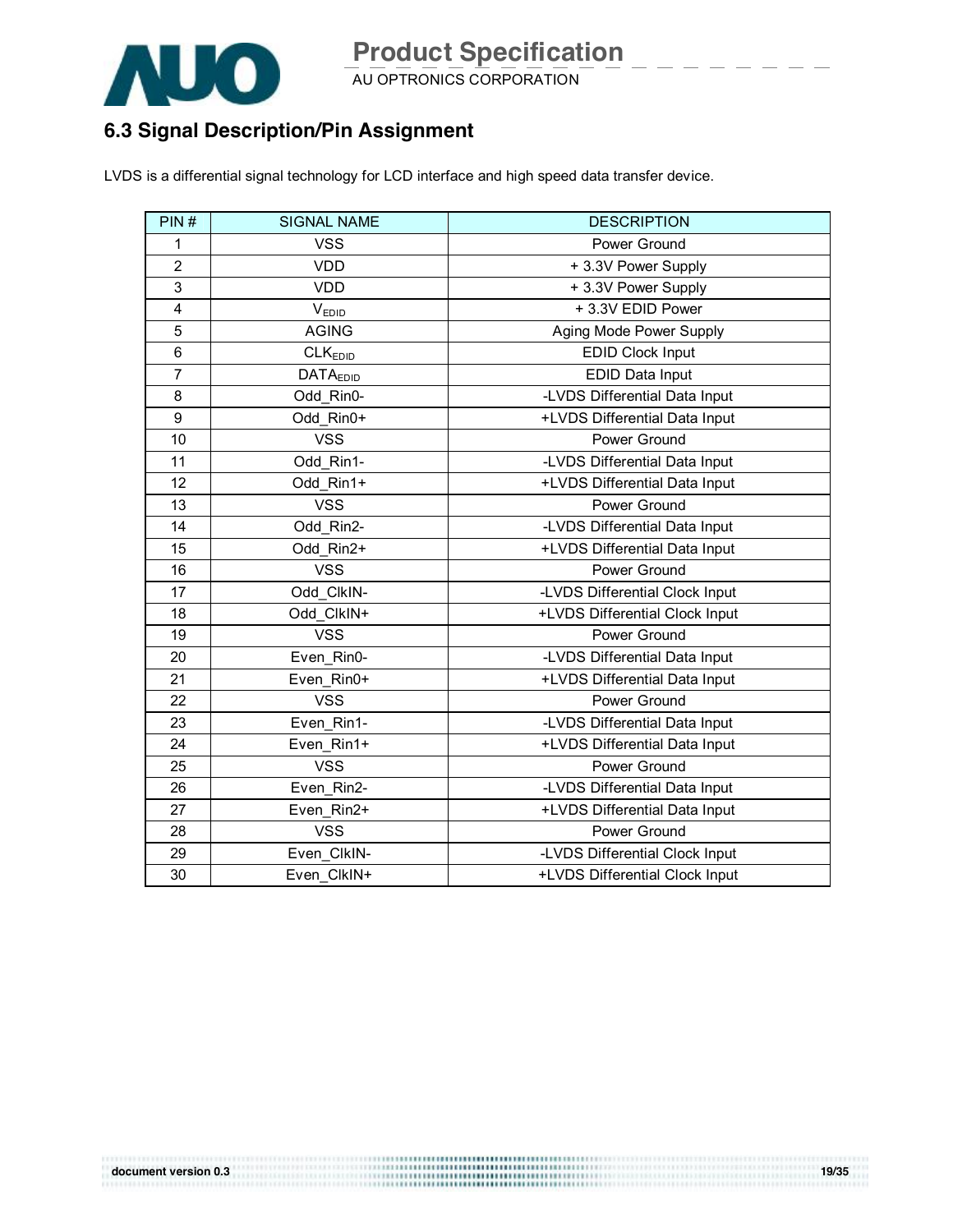![](_page_19_Picture_0.jpeg)

Note1: Start from right side

![](_page_19_Figure_3.jpeg)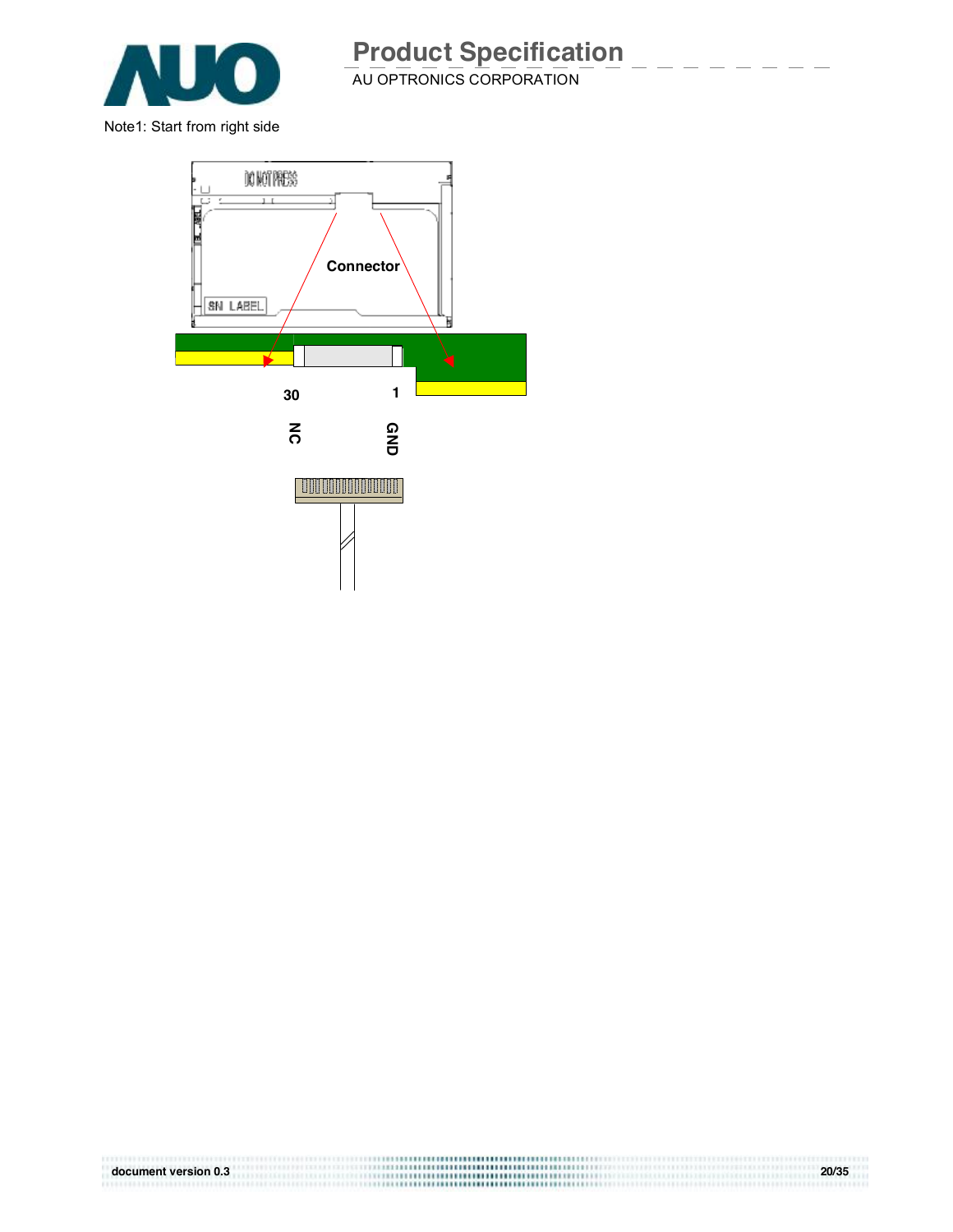![](_page_20_Picture_1.jpeg)

#### **6.4 Interface Timing**

#### **6.4.1 Timing Characteristics**

Basically, interface timings should match the 1440X900 /60Hz manufacturing guide line timing.

|                   | <b>Parameter</b> | Symbol                  | Min. | Typ.              | Max. | Unit                         |
|-------------------|------------------|-------------------------|------|-------------------|------|------------------------------|
| <b>Frame Rate</b> |                  |                         | 50   | 60                |      | Hz                           |
| Clock frequency   |                  | $1/\top_{\text{Clock}}$ | 50   | 48.2              | 60.2 | <b>MHz</b>                   |
|                   | Period           | Tv                      | 904  | 912               | 2048 |                              |
| Vertical          | Active           | $T_{VD}$                | 900  | 900               | 900  | $\mathsf{T}_{\mathsf{Line}}$ |
| Section           | <b>Blanking</b>  | $T_{VB}$                | 4    | $12 \overline{ }$ |      |                              |
|                   | Period           | Τн                      | 760  | 880               | 1024 |                              |
| Horizontal        | Active           | $T_{HD}$                | 720  | 720               | 720  | $T_{\mathsf{Clock}}$         |
| Section           | <b>Blanking</b>  | Т <sub>нв</sub>         | 40   | 160               |      |                              |

Note : DE mode only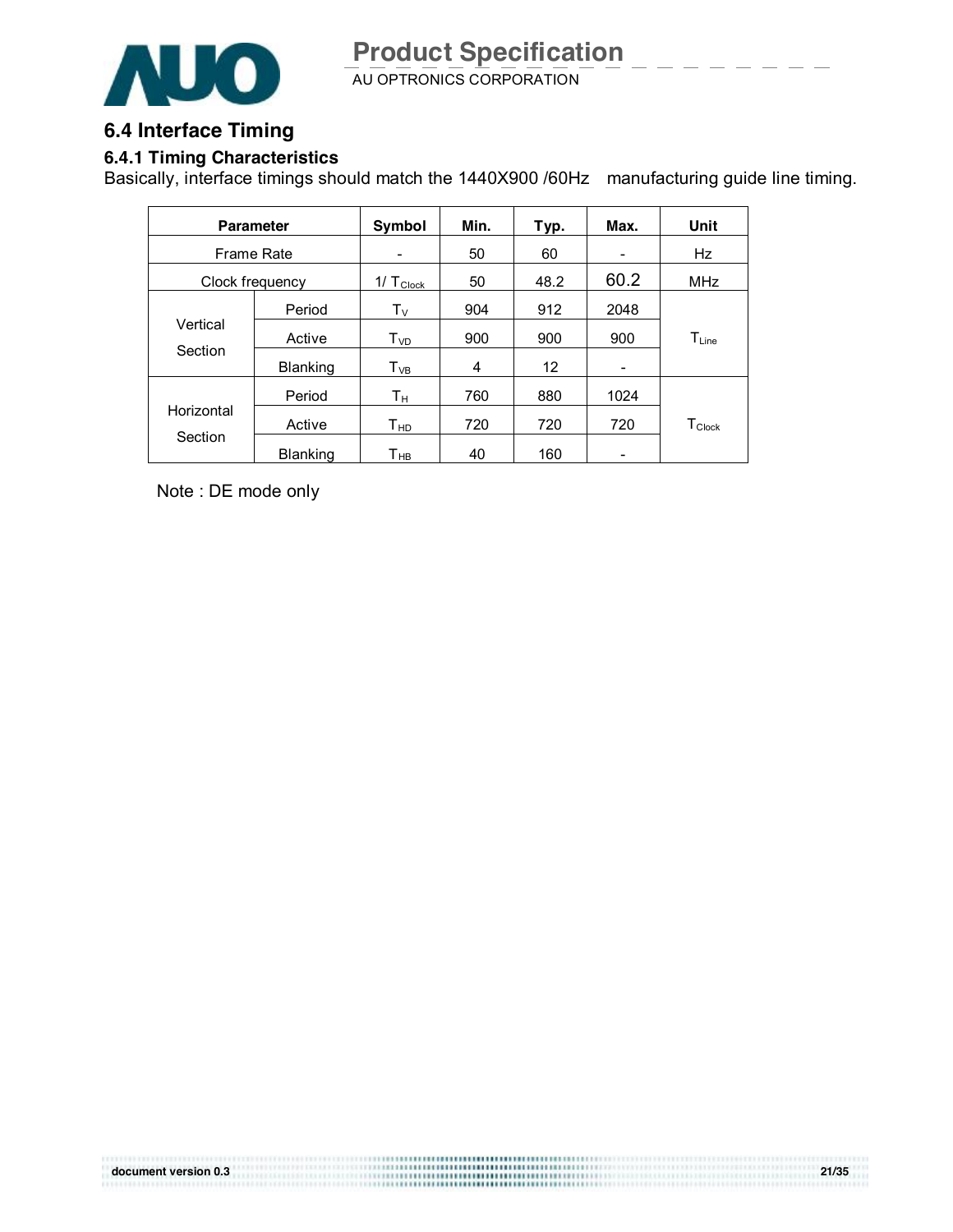![](_page_21_Picture_0.jpeg)

 $A$ U OPTRONICS CORPORATION

#### **6.4.2 Timing diagram**

![](_page_21_Figure_4.jpeg)

# **document version 0.3 22/35**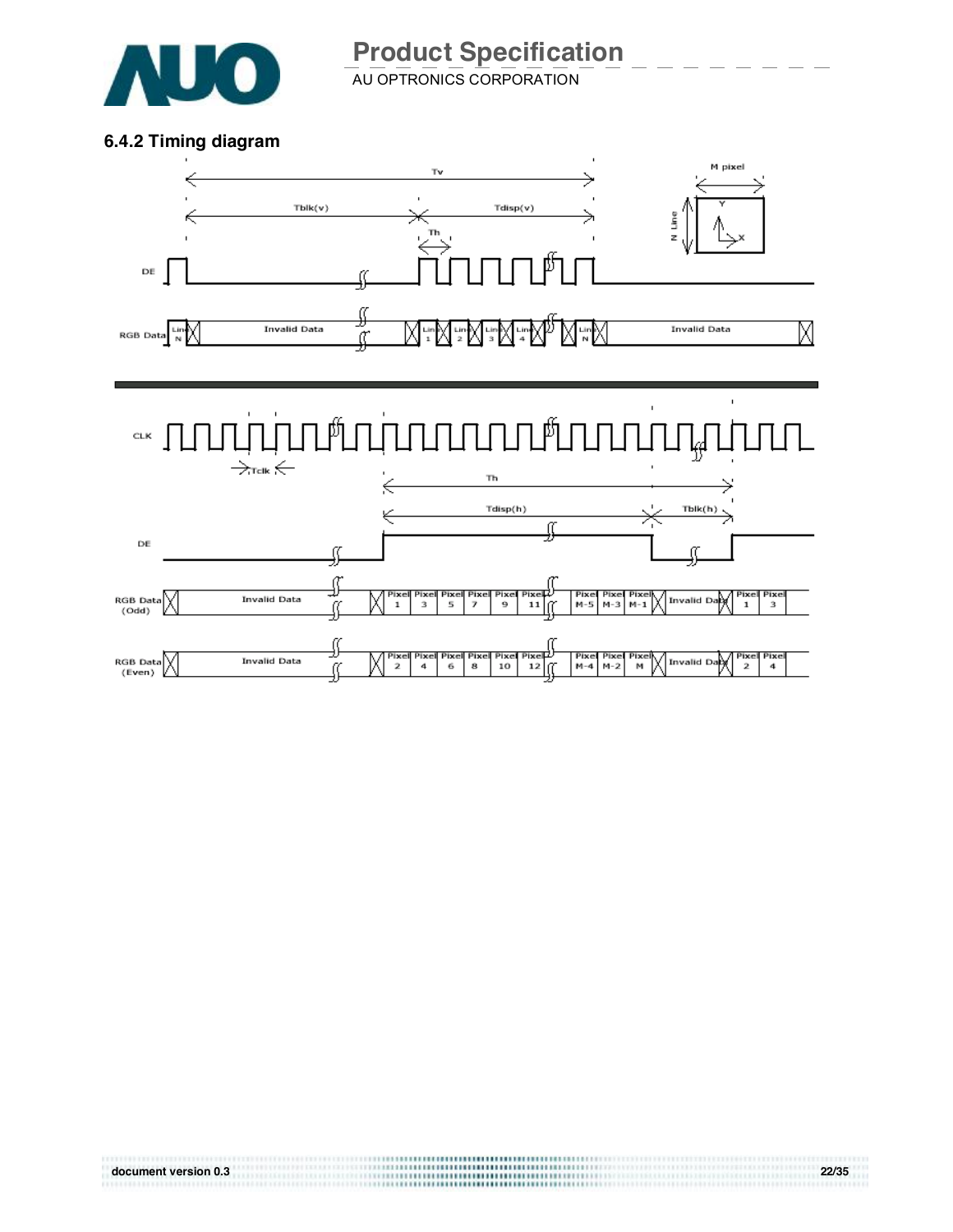![](_page_22_Picture_0.jpeg)

#### VDD power and lamp on/off sequence is as follows. Interface signals are also shown in the chart. Signals from any system shall be Hi-Z state or low level when VDD is off.

![](_page_22_Figure_4.jpeg)

#### **Power Sequence Timing**

|                  | Value |      |      |              |
|------------------|-------|------|------|--------------|
| <b>Parameter</b> | Min.  | Typ. | Max. | <b>Units</b> |
| T1               | 0.5   |      | 10   | (ms)         |
| T <sub>2</sub>   | 5     |      | 50   | (ms)         |
| T3               | 0.5   | -    | 50   | (ms)         |
| T4               | 400   |      |      | (ms)         |
| T5               | 200   | -    |      | (ms)         |
| T <sub>6</sub>   | 200   | ۰    | -    | (ms)         |
| T7               |       |      | 10   | (ms)         |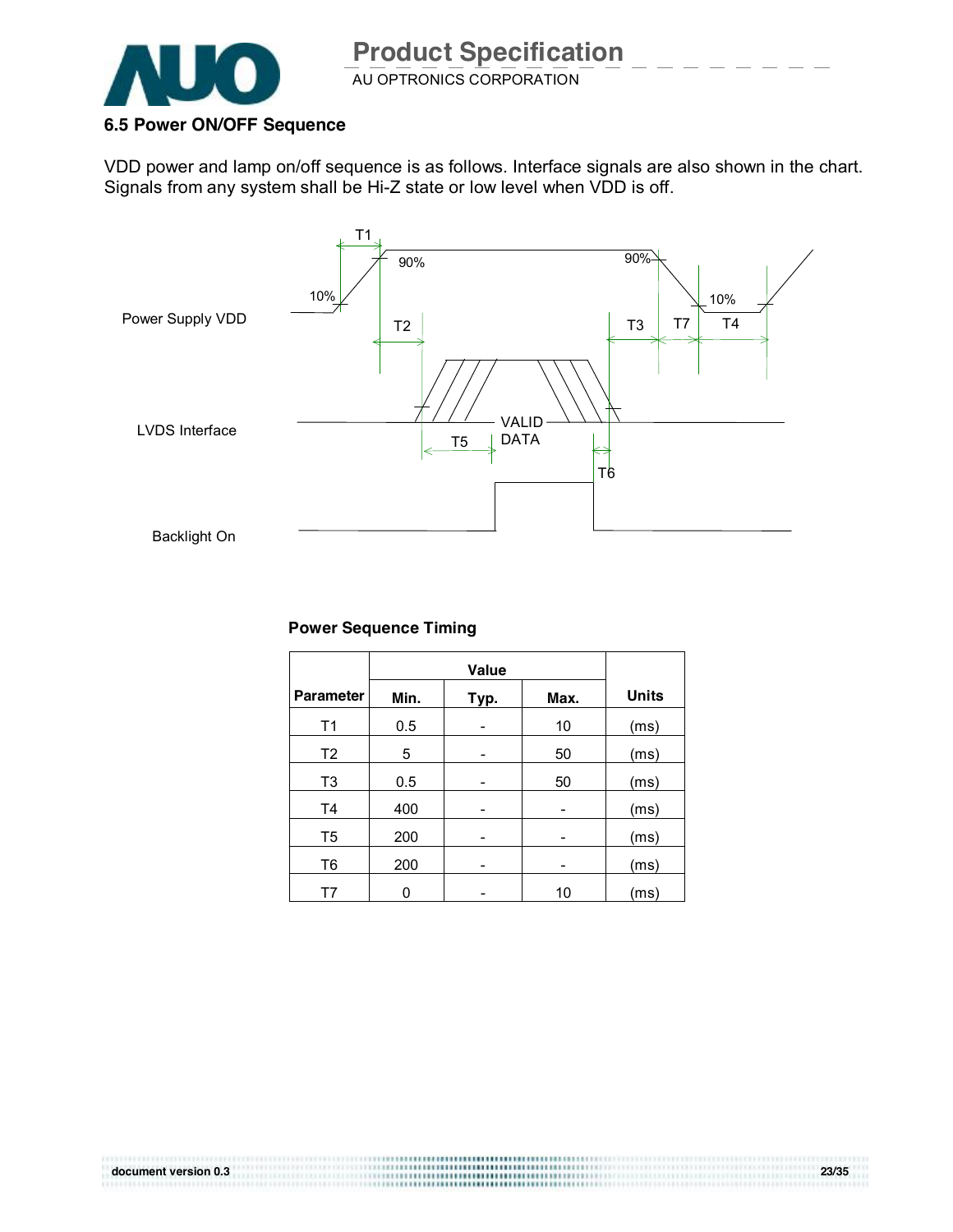![](_page_23_Picture_0.jpeg)

## **7. Connector Description**

Physical interface is described as for the connector on module.

These connectors are capable of accommodating the following signals and will be following components.

#### **7.1 TFT LCD Module**

| <b>Connector Name / Designation</b> | <b>For Signal Connector</b>  |
|-------------------------------------|------------------------------|
| Manufacturer                        | JAE or compatible            |
| Type / Part Number                  | FI-XB30SL-HF10 or compatible |
| Mating Housing/Part Number          | FI-X30H or compatible        |

#### **7.2 Backlight Unit**

Physical interface is described as for the connector on module.

These connectors are capable of accommodating the following signals and will be following components.

| <b>Connector Name / Designation</b> | <b>For Lamp Connector</b> |
|-------------------------------------|---------------------------|
| Manufacturer                        | JST                       |
| Type / Part Number                  | <b>BHSR-02VS-1</b>        |
| Mating Type / Part Number           | SM02B-BHSS-1-TB           |

#### **7.3 Signal for Lamp connector**

| Pin # | Cable color | <b>Signal Name</b> |
|-------|-------------|--------------------|
|       | Red         | Lamp High Voltage  |
|       | White       | Lamp Low Voltage   |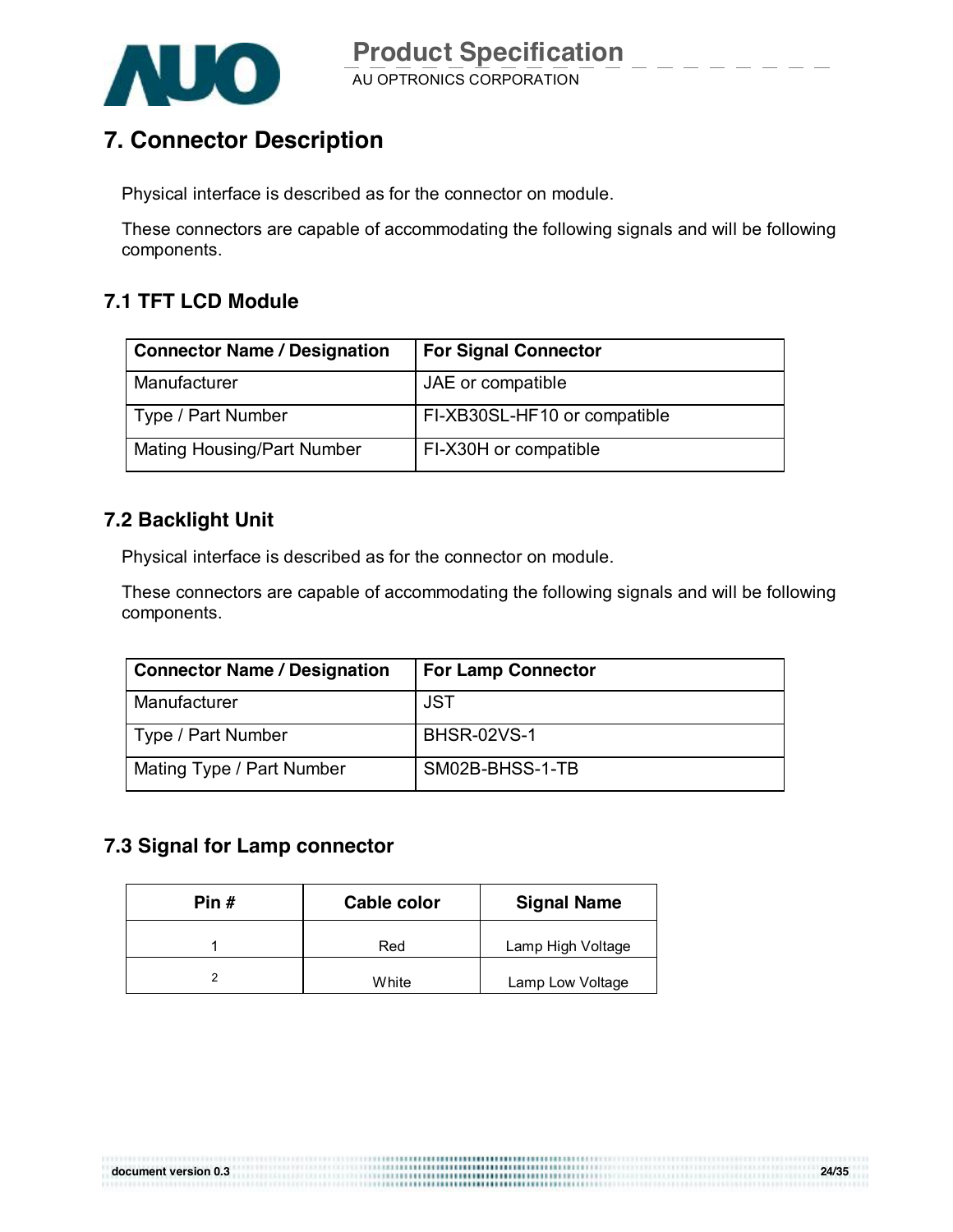![](_page_24_Picture_0.jpeg)

#### **8. Vibration and Shock Test (Stand alone)**

#### **8.1 Vibration Test**

#### **Test Spec:**

| Test method:  | Non-Operation                  |
|---------------|--------------------------------|
| Acceleration: | 1.5G                           |
| Frequency:    | 26 - 500Hz Random              |
| Sweep:        | 30 Minutes each Axis (X, Y, Z) |

#### **8.2 Shock Test Spec:**

#### **Test Spec:**

| Test method:  | Non-Operation                  |
|---------------|--------------------------------|
| Acceleration: | 260 G, Half sine wave          |
| Active time:  | 2 ms                           |
| Pulse:        | X, Y, Z one time for each side |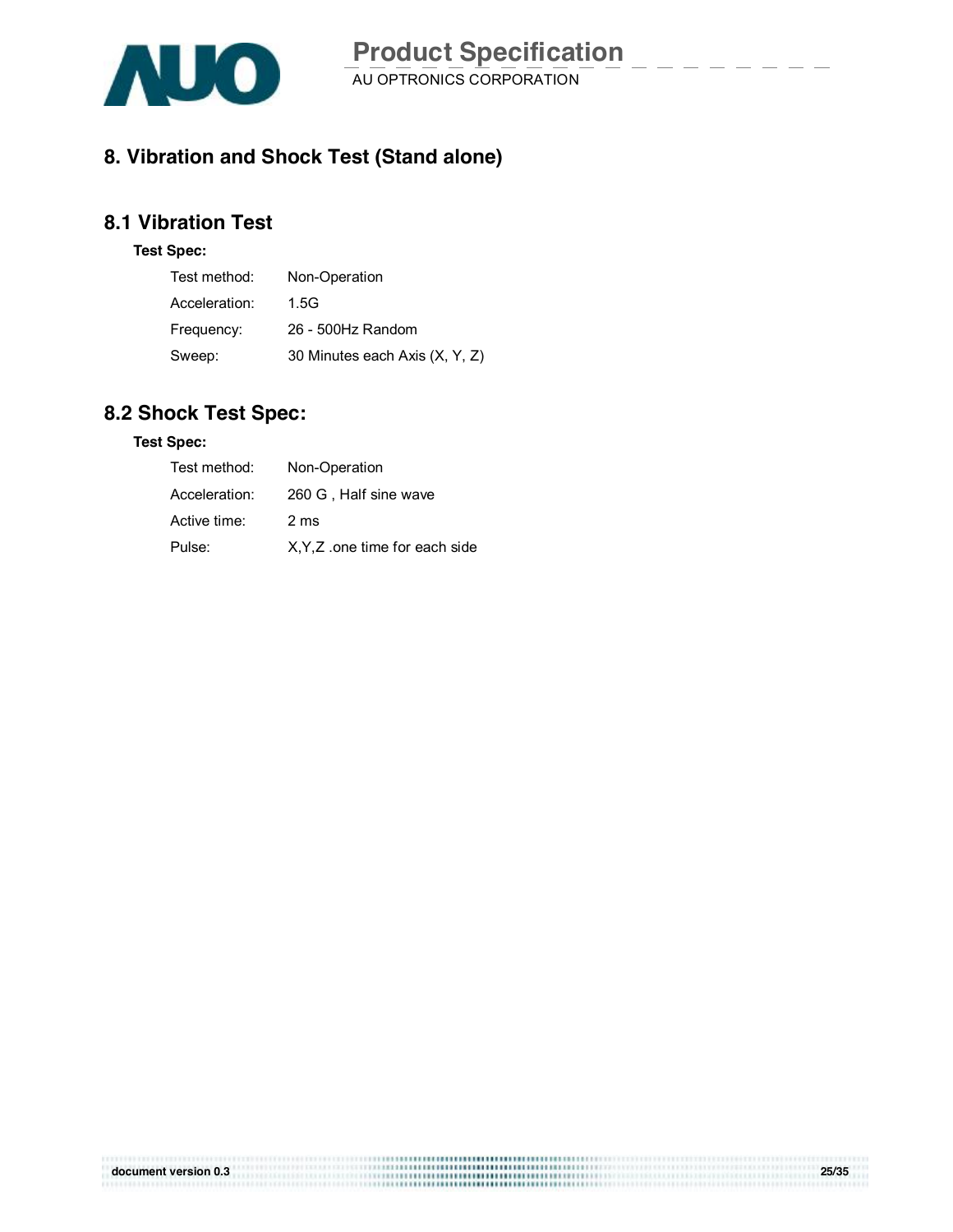![](_page_25_Picture_0.jpeg)

AU OPTRONICS CORPORATION **Product Specification** 

#### **9. Reliability**

| <b>Items</b>                               | <b>Required Condition</b>                                                                                        | <b>Note</b> |
|--------------------------------------------|------------------------------------------------------------------------------------------------------------------|-------------|
| <b>Temperature Humidity</b><br><b>Bias</b> | 40℃/95%,300Hrs                                                                                                   |             |
| High Temperature<br>Operation              | 50℃/Dry,300Hrs                                                                                                   |             |
| Low Temperature<br>Operation               | $0^\circ$ C.300Hrs                                                                                               |             |
| On/Off Test                                | 25°C, 150hrs (ON/30 sec. OFF/30sec., 10,000 cycles)                                                              |             |
| <b>Hot Storage</b>                         | 65℃/20% RH ,300 hours                                                                                            |             |
| Cold Storage                               | .25℃/50% RH ,300 hours                                                                                           |             |
| Thermal Shock Test                         | -25°C/30 min ,65°C/30 min 100cycles non-OP                                                                       |             |
| <b>Shock Test</b><br>(Non-Operating)       | 260G, 2ms, Half-sine wave, $+/- X$ , Y, Z direction, 1 cycle                                                     |             |
| <b>Vibration Test</b><br>(Non-Operating)   | Sinusoidal vibration, 3.0 G zero-to-peak, 10 to 150 Hz, 30 mins in<br>each of three mutually perpendicular axes. |             |
| ESD                                        | Contact: ±8KV/ operation<br>Air :<br>$±15$ KV / operation                                                        | Note 1      |
| Image sticking                             |                                                                                                                  |             |

Note1: According to EN61000-4-2 , ESD class B: Some performance degradation allowed. No data lost

**document version 0.3 26/35**

. Self-recoverable. No hardware failures.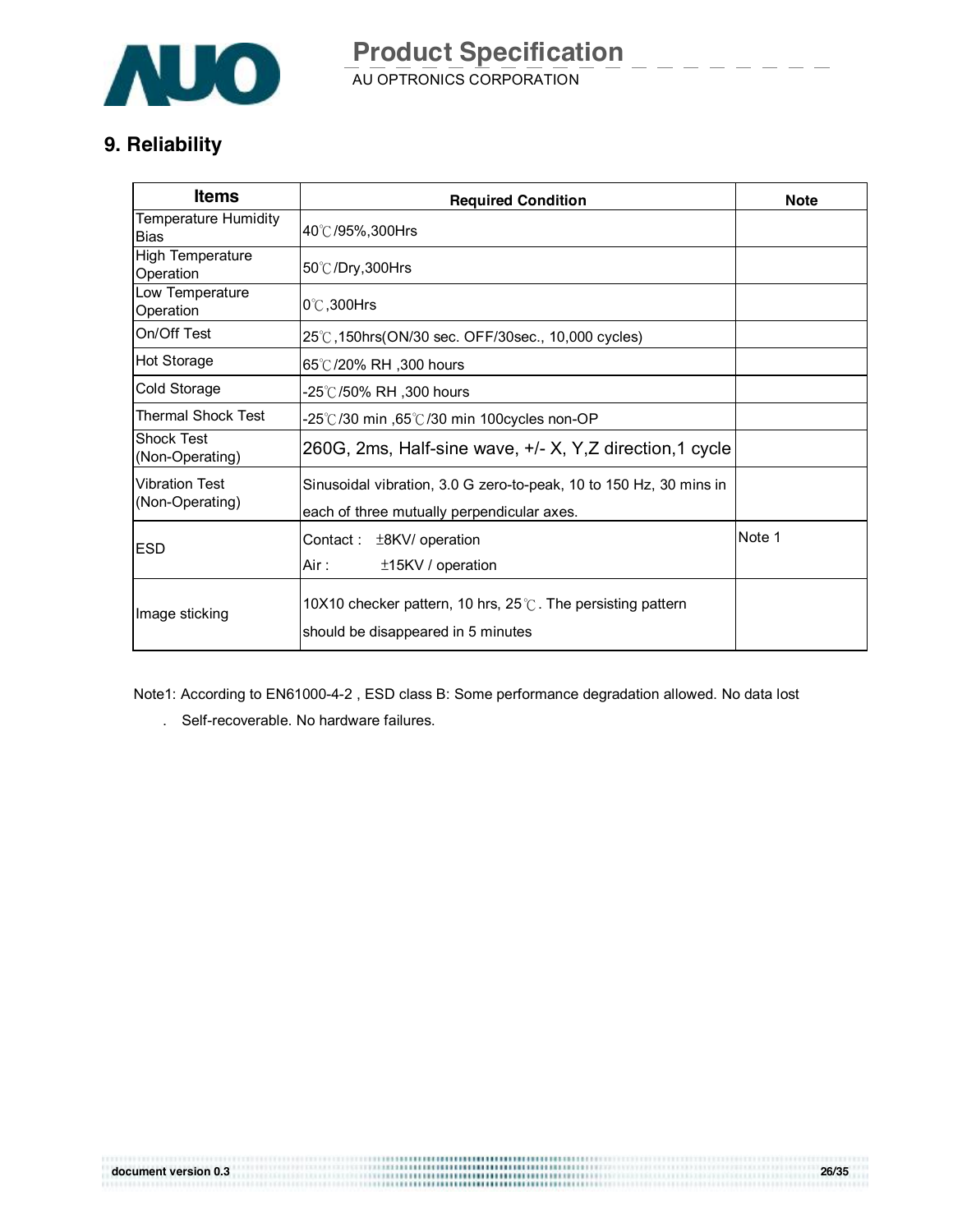#### **10. Mechanical Characteristics**

#### **10.1 LCM Outline Dimension**

![](_page_26_Figure_2.jpeg)

Document version 0.1 27/35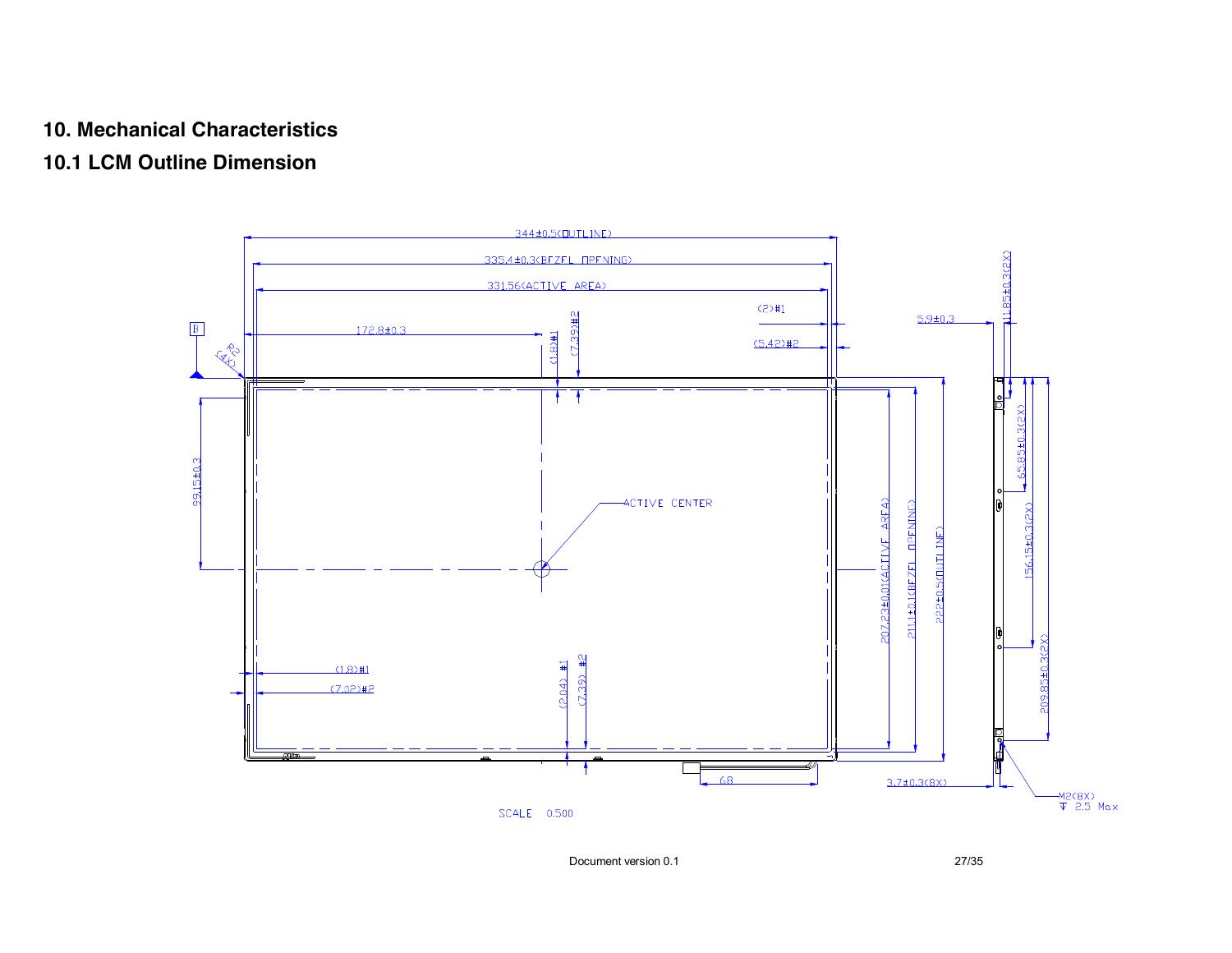![](_page_27_Figure_0.jpeg)

![](_page_27_Figure_1.jpeg)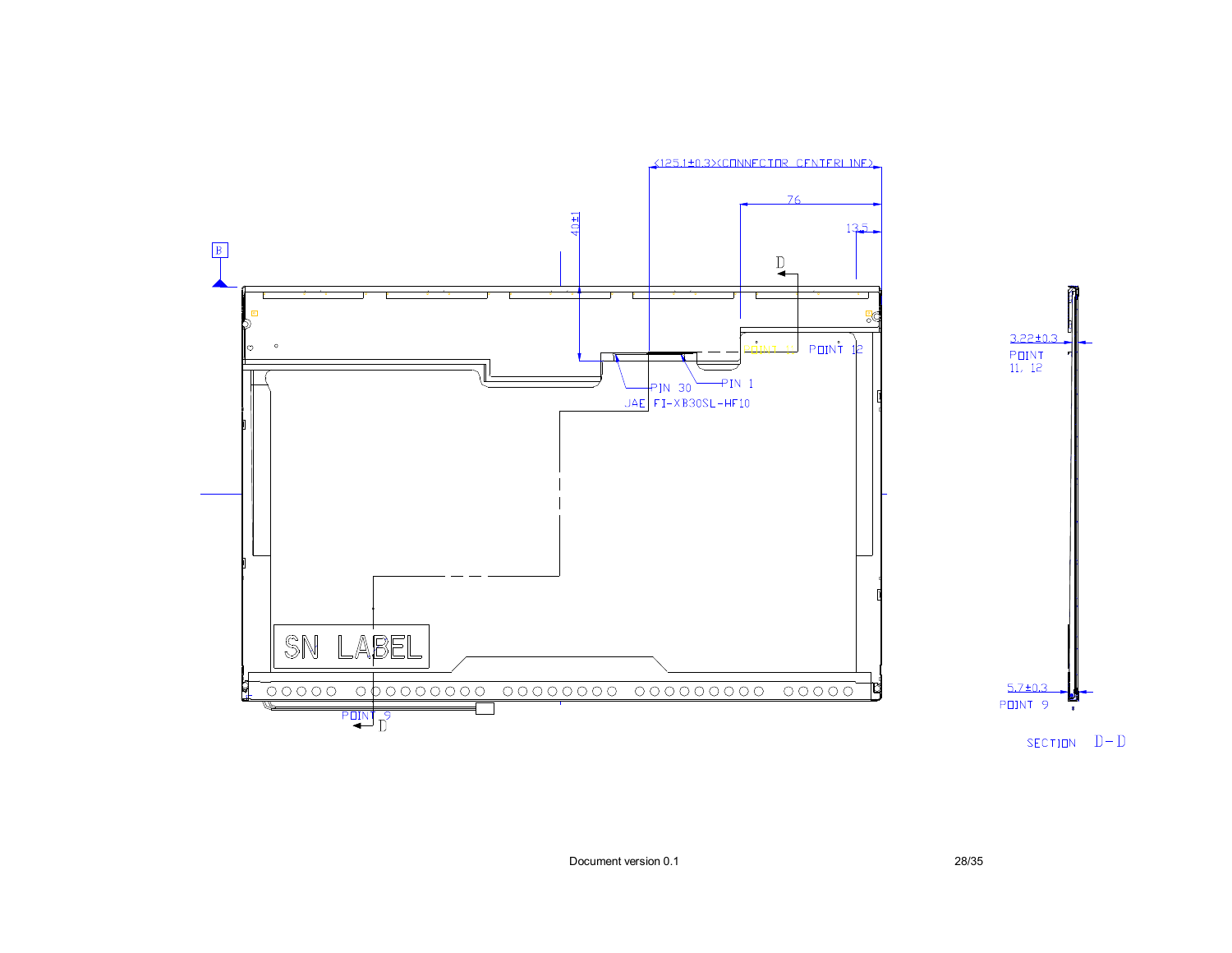#### **11. Shipping and Package**

![](_page_28_Figure_1.jpeg)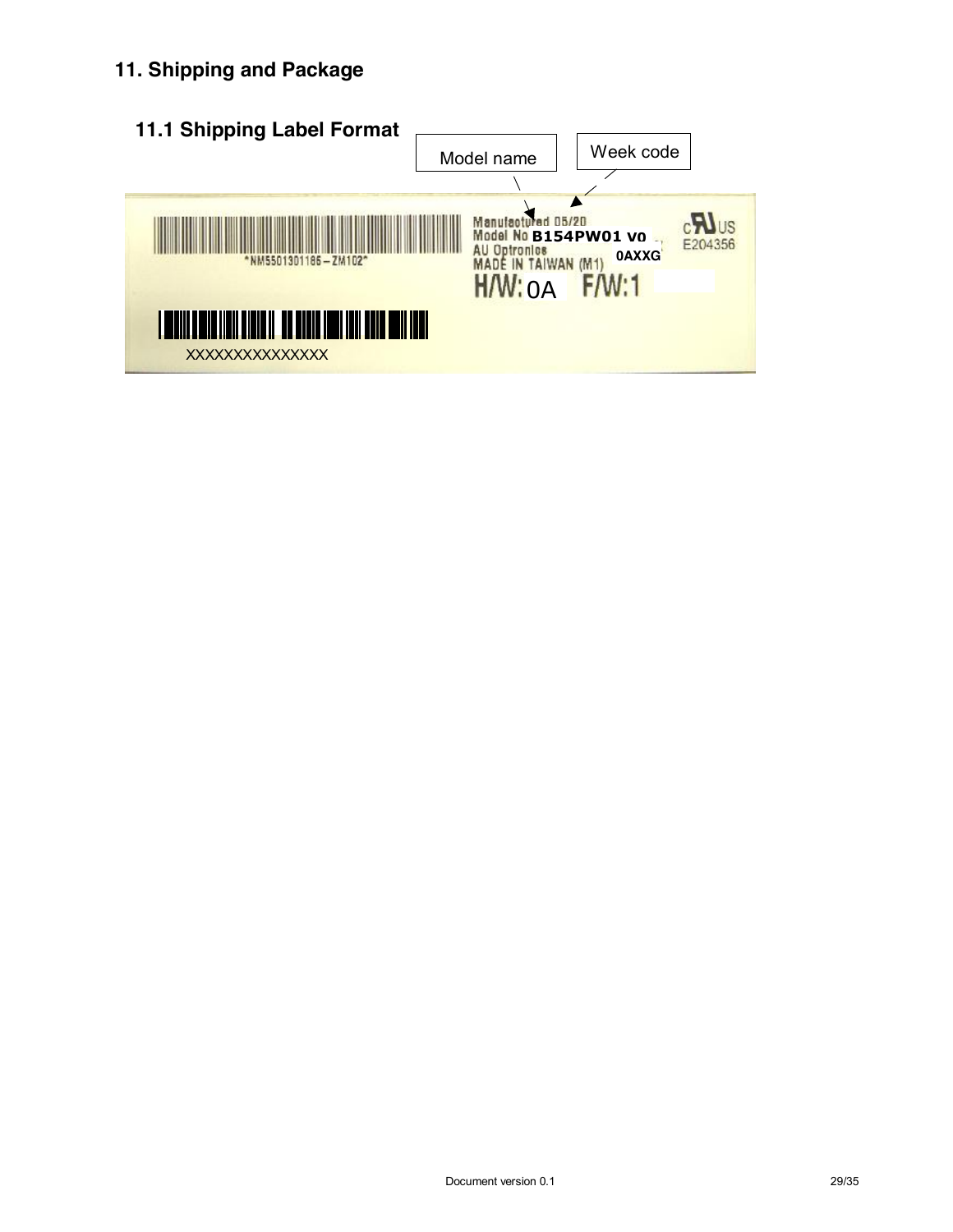#### **11.2. Carton package**

The outside dimension of carton is 455 (L)mm x 380 (W)mm x 355 (H)mm

![](_page_29_Figure_2.jpeg)

### **11.3 Shipping package of palletizing sequence**

![](_page_29_Figure_4.jpeg)

Note : Limit of box palletizing = Max 3 layers(ship and stock conditions)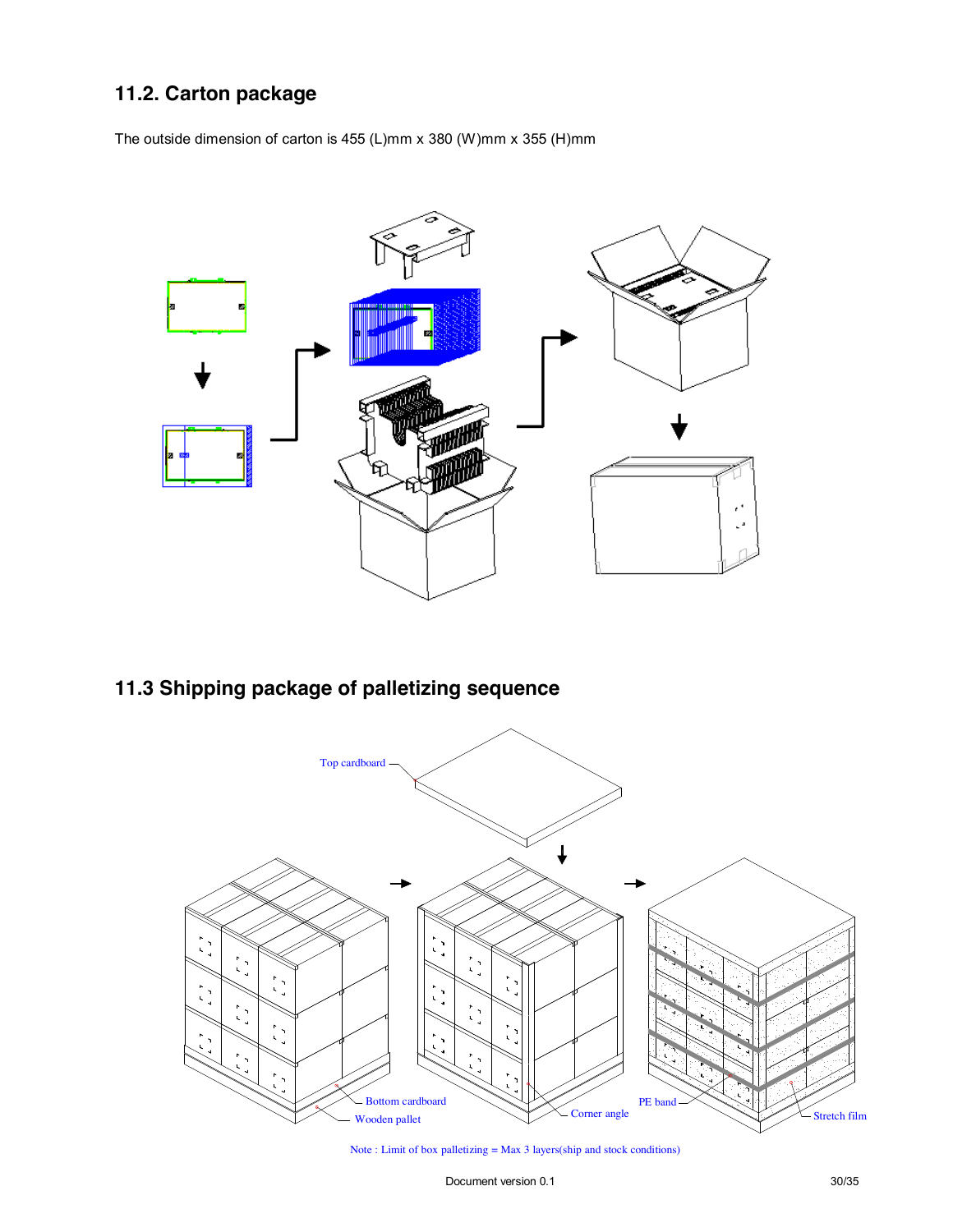# **12. Appendix: EDID description**

| <b>Address</b> | <b>FUNCTION</b>        | <b>Value</b>   | <b>Value</b> | <b>Value</b>     | <b>Notes</b> |
|----------------|------------------------|----------------|--------------|------------------|--------------|
| <b>HEX</b>     |                        | <b>HEX</b>     | <b>BIN</b>   | <b>DEC</b>       |              |
| $\bf{00}$      | Header                 | $00\,$         | 00000000     | $\boldsymbol{0}$ |              |
| 01             |                        | $\rm FF$       | 11111111     | 255              |              |
| 02             |                        | $\rm FF$       | 11111111     | 255              |              |
| 03             |                        | $\rm FF$       | 11111111     | 255              |              |
| 04             |                        | $\rm FF$       | 11111111     | 255              |              |
| $05\,$         |                        | $\rm FF$       | 11111111     | 255              |              |
| 06             |                        | $\rm FF$       | 11111111     | 255              |              |
| $07\,$         |                        | $00\,$         | 00000000     | $\boldsymbol{0}$ |              |
| ${\bf 08}$     | EISA Manuf. Code LSB   | 06             | 00000110     | 6                |              |
| 09             | Compressed ASCII       | $10\,$         | 00010000     | 16               |              |
| $0\text{A}$    | Product Code           | 60             | 01100000     | 96               |              |
| $0\mathbf{B}$  | hex, LSB first         | $9\mathrm{C}$  | 10011100     | 156              |              |
| 0 <sup>C</sup> | 32-bit ser #           | $00\,$         | 00000000     | $\boldsymbol{0}$ |              |
| $0\mathbf{D}$  |                        | $00\,$         | 00000000     | $\boldsymbol{0}$ |              |
| 0E             |                        | $00\,$         | 00000000     | $\boldsymbol{0}$ |              |
| 0F             |                        | $00\,$         | 00000000     | $\boldsymbol{0}$ |              |
| ${\bf 10}$     | Week of manufacture    | 04             | 00000100     | $\overline{4}$   | Week 4       |
| 11             | Year of manufacture    | $10\,$         | 00010000     | 16               | 2006         |
| 12             | EDID Structure Ver.    | 01             | 00000001     | $\mathbf{1}$     |              |
| 13             | EDID revision #        | 03             | 00000011     | 3                |              |
| 14             | Video input definition | $80\,$         | 10000000     | 128              |              |
| $15\,$         | Max H image size       | 22             | 00100010     | 34               | 34cm         |
| 16             | Max V image size       | 16             | 00010110     | $22\,$           | 22cm         |
| $17\,$         | Display Gamma          | $78\,$         | 01111000     | 120              | Gamma 2.2    |
| 18             | Feature support        | $0\mathrm{A}$  | 00001010     | $10\,$           |              |
| 19             | Red/green low bits     | 1C             | 00011100     | 28               |              |
| $1\text{A}$    | Blue/white low bits    | F <sub>5</sub> | 11110101     | 245              |              |
| 1B             | Red x/ high bits       | 97             | 10010111     | 151              |              |
| $1C$           | Red y                  | 58             | 01011000     | 88               |              |
| 1D             | Green x                | 50             | 01010000     | 80               |              |
| $1E$           | Green y                | 8E             | 10001110     | 142              |              |
| $1\mathrm{F}$  | Blue x                 | 27             | 00100111     | 39               |              |
| 20             | Blue y                 | 27             | 00100111     | 39               |              |
| 21             | White x                | 50             | 01010000     | 80               |              |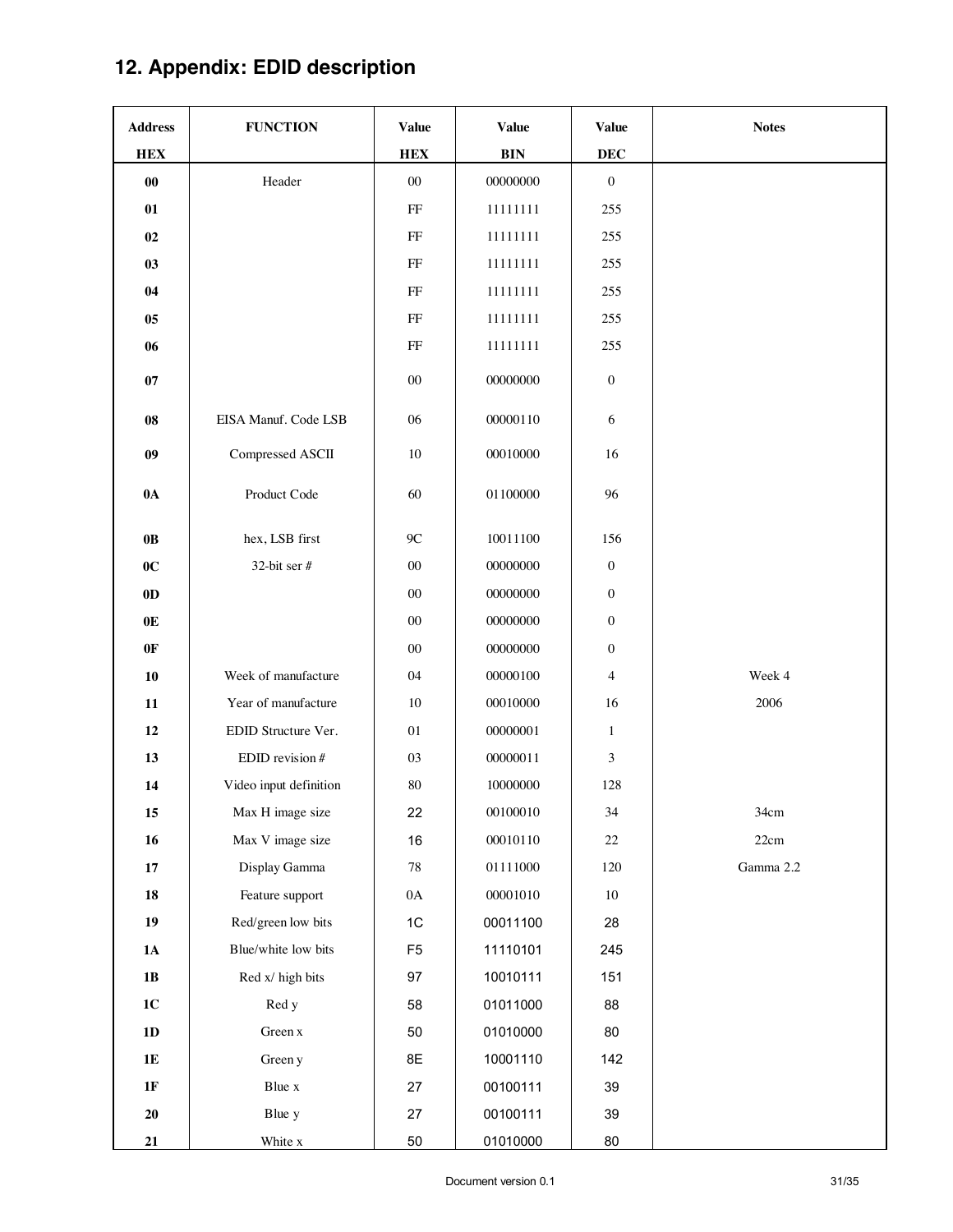| $\bf{22}$     | White y                 | 54                     | 01010100 | 84               |  |
|---------------|-------------------------|------------------------|----------|------------------|--|
| 23            | Established timing 1    | $00\,$                 | 00000000 | $\boldsymbol{0}$ |  |
| ${\bf 24}$    | Established timing 2    | $00\,$                 | 00000000 | $\boldsymbol{0}$ |  |
| ${\bf 25}$    | Established timing 3    | $00\,$                 | 00000000 | $\boldsymbol{0}$ |  |
| 26            | Standard timing #1      | $0 \\ 1$               | 00000001 | $\mathbf{1}$     |  |
| $\bf 27$      |                         | $0 \\ 1$               | 00000001 | $\,1\,$          |  |
| 28            | Standard timing #2      | $0 \\ 1$               | 00000001 | $\mathbf{1}$     |  |
| 29            |                         | $0 \\ 1$               | 00000001 | $\mathbf{1}$     |  |
| $2\mathrm{A}$ | Standard timing #3      | $0 \\ 1$               | 00000001 | $\,1\,$          |  |
| 2B            |                         | $0 \\ 1$               | 00000001 | $\mathbf{1}$     |  |
| $2C$          | Standard timing #4      | $0 \\ 1$               | 00000001 | $\mathbf{1}$     |  |
| 2D            |                         | $0 \\ 1$               | 00000001 | $\mathbf{1}$     |  |
| $2\mathbf{E}$ | Standard timing #5      | $0 \\ 1$               | 00000001 | $\mathbf{1}$     |  |
| 2F            |                         | $0 \\ 1$               | 00000001 | $\,1\,$          |  |
| 30            | Standard timing #6      | $0 \\ 1$               | 00000001 | $\mathbf{1}$     |  |
| 31            |                         | $0 \\ 1$               | 00000001 | $\,1\,$          |  |
| 32            | Standard timing #7      | $0 \\ 1$               | 00000001 | $\mathbf{1}$     |  |
| 33            |                         | $0 \\ 1$               | 00000001 | $\mathbf{1}$     |  |
| 34            | Standard timing #8      | $0 \\ 1$               | 00000001 | $\mathbf{1}$     |  |
| 35            |                         | $0 \\ 1$               | 00000001 | $\mathbf{1}$     |  |
| 36            | Detailed timing/monitor | 9F                     | 10011111 | 159              |  |
| $37\,$        | descriptor #1           | 25                     | 00100101 | $37\,$           |  |
| 38            |                         | A <sub>0</sub>         | 10100000 | 160              |  |
| 39            |                         | 40                     | 01000000 | 64               |  |
| 3A            |                         | 51                     | 01010001 | 81               |  |
| 3B            |                         | 84                     | 10000100 | 132              |  |
| 3C            |                         | $_{0C}$                | 00001100 | 12               |  |
| 3D            |                         | $30\,$                 | 00110000 | 48               |  |
| 3E            |                         | 40                     | 01000000 | 64               |  |
| 3F            |                         | 20                     | 00100000 | 32               |  |
| 40            |                         | 33                     | 00110011 | 51               |  |
| 41            |                         | 00                     | 00000000 | $\pmb{0}$        |  |
| 42            |                         | 4B                     | 01001011 | 75               |  |
| 43            |                         | $\mathsf{C}\mathsf{F}$ | 11001111 | 207              |  |
| 44            |                         | $10$                   | 00010000 | 16               |  |
| 45            |                         | $00\,$                 | 00000000 | $\pmb{0}$        |  |
| 46            |                         | ${\bf 00}$             | 00000000 | $\pmb{0}$        |  |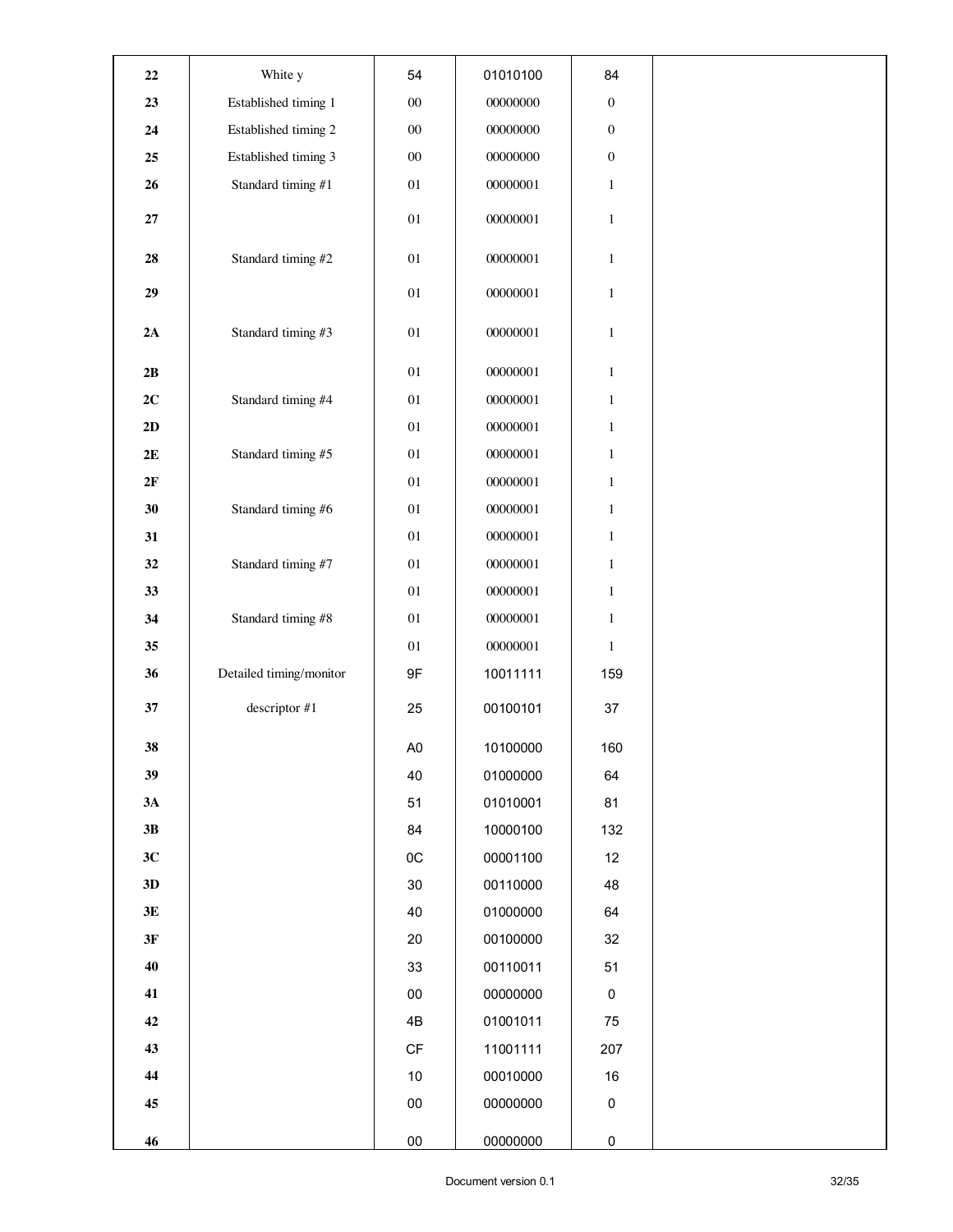| 47            |                         | 19            | 00011001 | 25               |                   |
|---------------|-------------------------|---------------|----------|------------------|-------------------|
| 48            | Detailed timing/monitor | $00\,$        | 00000000 | $\boldsymbol{0}$ |                   |
| 49            | descriptor #2           | $00\,$        | 00000000 | $\boldsymbol{0}$ |                   |
| 4A            |                         | $00\,$        | 00000000 | $\boldsymbol{0}$ |                   |
|               |                         |               |          |                  |                   |
| $4\mathrm{B}$ |                         | 01            | 00000001 | $\mathbf{1}$     |                   |
| 4C            |                         | $00\,$        | 00000000 | $\boldsymbol{0}$ |                   |
| 4D            |                         | 06            | 00000110 | 6                |                   |
| $4E$          |                         | 10            | 00010000 | 16               |                   |
| $4\mathrm{F}$ |                         | $30\,$        | 00110000 | $48\,$           |                   |
| 50            |                         | ${\bf 00}$    | 00000000 | $\boldsymbol{0}$ |                   |
| 51            |                         | $00\,$        | 00000000 | $\boldsymbol{0}$ |                   |
| ${\bf 52}$    |                         | $00\,$        | 00000000 | $\boldsymbol{0}$ |                   |
| 53            |                         | ${\bf 00}$    | 00000000 | $\boldsymbol{0}$ |                   |
| 54            |                         | ${\bf 00}$    | 00000000 | $\boldsymbol{0}$ |                   |
| 55            |                         | ${\bf 00}$    | 00000000 | $\boldsymbol{0}$ |                   |
| 56            |                         | $00\,$        | 00000000 | $\boldsymbol{0}$ |                   |
| 57            |                         | $00\,$        | 00000000 | $\boldsymbol{0}$ |                   |
| 58            |                         | $0\mathrm{A}$ | 00001010 | $10\,$           |                   |
| 59            |                         | $20\,$        | 00100000 | $32\,$           |                   |
| $5\mathrm{A}$ | Detailed timing/monitor | $00\,$        | 00000000 | $\boldsymbol{0}$ | Ascii Data String |
| $5\mathrm{B}$ | descriptor #3           | ${\bf 00}$    | 00000000 | $\boldsymbol{0}$ |                   |
| ${\bf 5C}$    |                         | $00\,$        | 00000000 | $\boldsymbol{0}$ |                   |
| $5\mathrm{D}$ |                         | $\rm FE$      | 11111110 | 254              |                   |
| $5\mathrm{E}$ |                         | ${\bf 00}$    | 00000000 | $\boldsymbol{0}$ |                   |
| $5\mathrm{F}$ |                         | $42\,$        | 01000010 | 66               |                   |
| 60            |                         | $31\,$        | 00110001 | 49               |                   |
| 61            |                         | 35            | 00110101 | 53               |                   |
| 62            |                         | 34            | 00110100 | 52               |                   |
| 63            |                         | $50\,$        | 01010000 | $80\,$           |                   |
| 64            |                         | 57            | 01010111 | $87\,$           |                   |
| 65            |                         | $30\,$        | 00110000 | 48               |                   |
| 66            |                         | 31            | 00110001 | 49               |                   |
| $\bf 67$      |                         | $20\,$        | 00100000 | 32               |                   |
|               |                         |               |          |                  |                   |
| 68            |                         | 56            | 01010110 | 86               |                   |
| 69            |                         | $30\,$        | 00110000 | $48\,$           |                   |
| <b>6A</b>     |                         | $0\mathrm{A}$ | 00001010 | $10\,$           |                   |